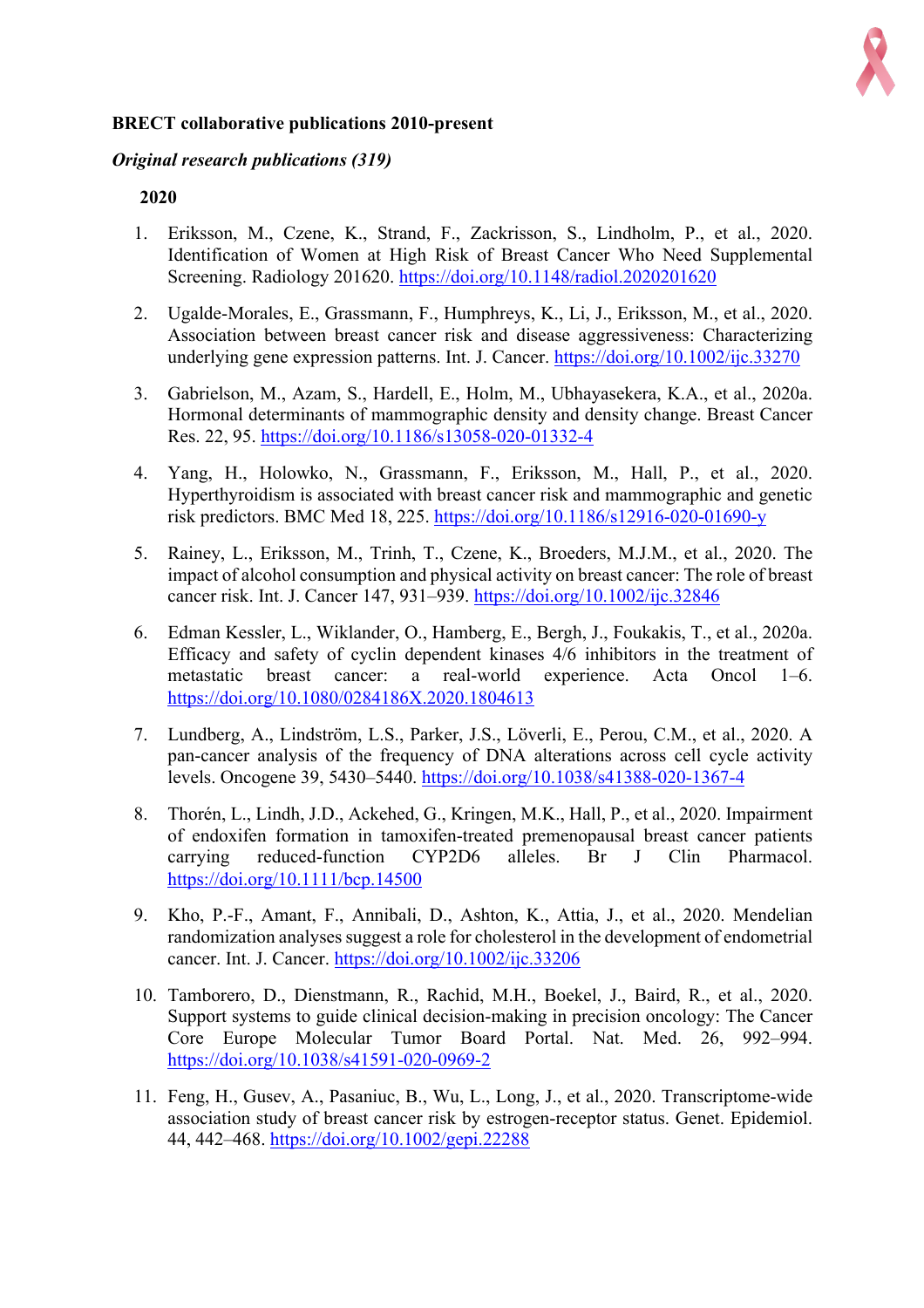

- 12. Liu, J., Prager-van der Smissen, W.J.C., Collée, J.M., Bolla, M.K., Wang, Q., et al., 2020. Germline HOXB13 mutations p.G84E and p.R217C do not confer an increased breast cancer risk. Sci Rep 10, 9688. https://doi.org/10.1038/s41598-020-65665-y
- 13. Giardiello, D., Hauptmann, M., Steyerberg, E.W., Adank, M.A., Akdeniz, D., et al., 2020. Prediction of contralateral breast cancer: external validation of risk calculators in 20 international cohorts. Breast Cancer Res. Treat. 181, 423–434. https://doi.org/10.1007/s10549-020-05611-8
- 14. Edman Kessler, L., Sigfridsson, J., Hatzidaki, D., Bergh, J., Foukakis, T., et al., 2020b. Chemotherapy use near the end-of-life in patients with metastatic breast cancer. Breast Cancer Res. Treat. 181, 645–651. https://doi.org/10.1007/s10549-020-05663-w
- 15. Kapoor, P.M., Mavaddat, N., Choudhury, P.P., Wilcox, A.N., Lindström, S., et al., 2020. Combined associations of a polygenic risk score and classical risk factors with breast cancer risk. J. Natl. Cancer Inst. https://doi.org/10.1093/jnci/djaa056
- 16. Brandberg, Y., Johansson, H., Hellström, M., Gnant, M., Möbus, V., et al., 2020. Longterm (up to 16 months) health-related quality of life after adjuvant tailored dose-dense chemotherapy vs. standard three-weekly chemotherapy in women with high-risk early breast cancer. Breast Cancer Res. Treat. 181, 87–96. https://doi.org/10.1007/s10549- 020-05602-9
- 17. Holowko, N., Eriksson, M., Kuja-Halkola, R., Azam, S., He, W., et al., 2020. Heritability of Mammographic Breast Density, Density Change, Microcalcifications, and Masses. Cancer Res. 80, 1590–1600. https://doi.org/10.1158/0008-5472.CAN-19- 2455
- 18. Papakonstantinou, A., Matikas, A., Bengtsson, N.O., Malmström, P., Hedayati, E., et al., 2020a. Efficacy and safety of tailored and dose-dense adjuvant chemotherapy and trastuzumab for resected HER2-positive breast cancer: Results from the phase 3 PANTHER trial. Cancer 126, 1175–1182. https://doi.org/10.1002/cncr.32653
- 19. Neo, S.Y., Yang, Y., Record, J., Ma, R., Chen, X., et al., 2020. CD73 immune checkpoint defines regulatory NK cells within the tumor microenvironment. J. Clin. Invest. 130, 1185–1198. https://doi.org/10.1172/JCI128895
- 20. Papakonstantinou, A., Hedayati, E., Hellström, M., Johansson, H., Gnant, M., et al., 2020b. Neutropenic complications in the PANTHER phase III study of adjuvant tailored dose-dense chemotherapy in early breast cancer. Acta Oncol 59, 75–81. https://doi.org/10.1080/0284186X.2019.1670353
- 21. Zhang, H., Ahearn, T.U., Lecarpentier, J., Barnes, D., Beesley, J., et al., 2020. Genomewide association study identifies 32 novel breast cancer susceptibility loci from overall and subtype-specific analyses. Nat. Genet. 52, 572–581. https://doi.org/10.1038/s41588-020-0609-2
- 22. Zerdes, I., Sifakis, E.G., Matikas, A., Chrétien, S., Tobin, N.P., et al., 2020. Programmed death-ligand 1 gene expression is a prognostic marker in early breast cancer and provides additional prognostic value to 21-gene and 70-gene signatures in estrogen receptor-positive disease. Mol Oncol 14, 951–963. https://doi.org/10.1002/1878-0261.12654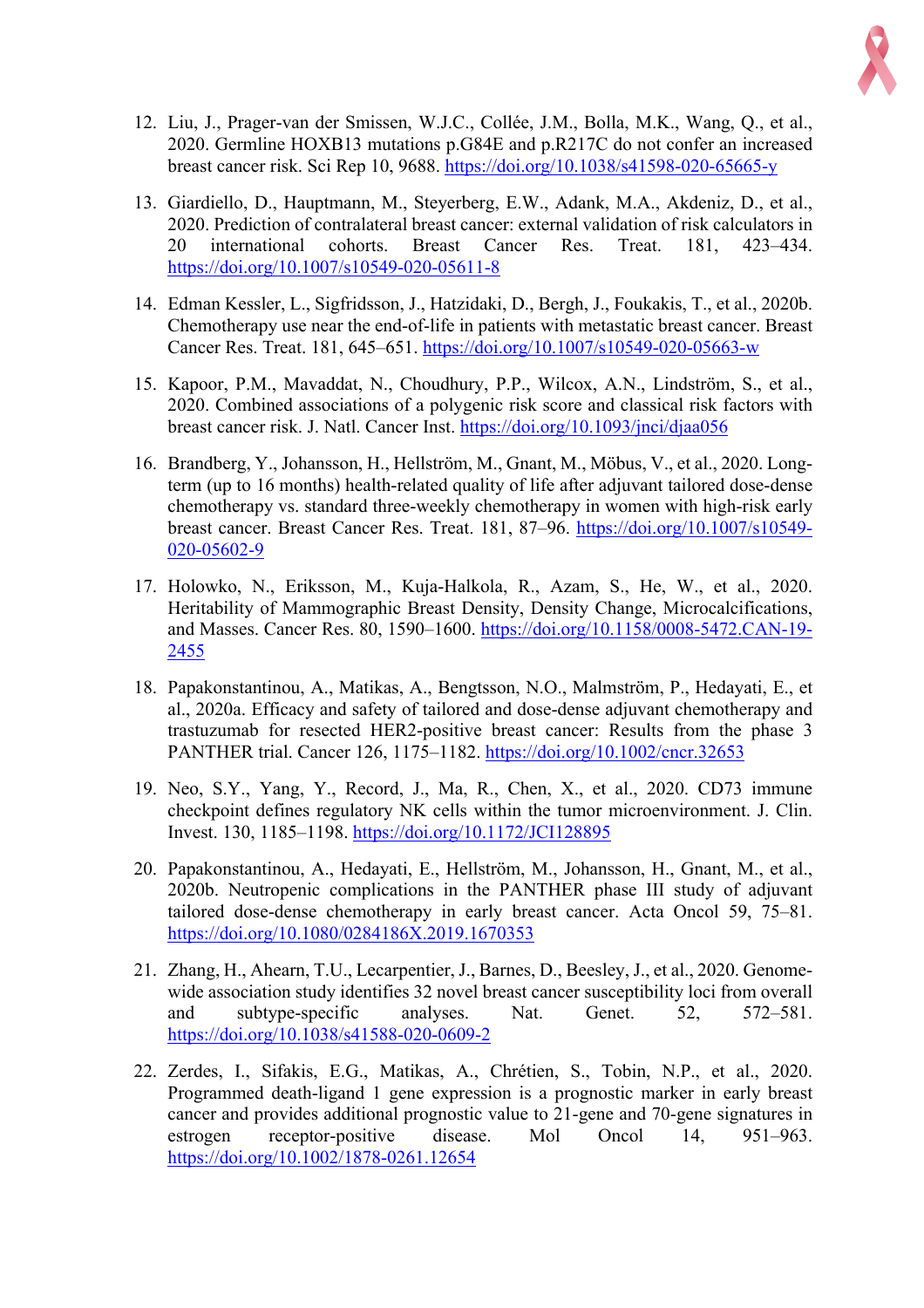

- 23. Azam, S., Eriksson, M., Sjölander, A., Hellgren, R., Gabrielson, M., et al., 2020. Mammographic Density Change and Risk of Breast Cancer. J. Natl. Cancer Inst. 112, 391–399. https://doi.org/10.1093/jnci/djz149
- 24. Gabrielson, M., Ubhayasekera, K.A., Acharya, S.R., Franko, M.A., Eriksson, M., et al., 2020b. Inclusion of Endogenous Plasma Dehydroepiandrosterone Sulfate and Mammographic Density in Risk Prediction Models for Breast Cancer. Cancer Epidemiol. Biomarkers Prev. 29, 574–581. https://doi.org/10.1158/1055-9965.EPI-19- 1120
- 25. Schmid, P., Cortes, J., Pusztai, L., McArthur, H., Kümmel, S., et al., 2020. Pembrolizumab for Early Triple-Negative Breast Cancer. N. Engl. J. Med. 382, 810– 821. https://doi.org/10.1056/NEJMoa1910549
- 26. Mega, A., Hartmark Nilsen, M., Leiss, L.W., Tobin, N.P., Miletic, H., et al., 2020. Astrocytes enhance glioblastoma growth. Glia 68, 316–327. https://doi.org/10.1002/glia.23718
- 27. He, W., Grassmann, F., Eriksson, M., Eliasson, E., Margolin, S., et al., 2020. CYP2D6 Genotype Predicts Tamoxifen Discontinuation and Prognosis in Patients With Breast Cancer. J. Clin. Oncol. 38, 548–557. https://doi.org/10.1200/JCO.19.01535
- 28. Fachal, L., Aschard, H., Beesley, J., Barnes, D.R., Allen, J., et al., 2020. Fine-mapping of 150 breast cancer risk regions identifies 191 likely target genes. Nat. Genet. 52, 56– 73. https://doi.org/10.1038/s41588-019-0537-1
- 29. Escala-Garcia, M., Abraham, J., Andrulis, I.L., Anton-Culver, H., Arndt, V., et al., 2020. A network analysis to identify mediators of germline-driven differences in breast cancer prognosis. Nat Commun 11, 312. https://doi.org/10.1038/s41467-019-14100-6

- 30. Hellgren, R.J., Sundbom, A.E., Czene, K., Izhaky, D., Hall, P., et al., 2019. Does threedimensional functional infrared imaging improve breast cancer detection based on digital mammography in women with dense breasts? Eur Radiol 29, 6227–6235. https://doi.org/10.1007/s00330-019-06248-y
- 31. Zerdes, I., Wallerius, M., Sifakis, E.G., Wallmann, T., Betts, S., et al., 2019. STAT3 Activity Promotes Programmed-Death Ligand 1 Expression and Suppresses Immune Responses in Breast Cancer. Cancers (Basel) 11. https://doi.org/10.3390/cancers11101479
- 32. Svedlund, J., Strell, C., Qian, X., Zilkens, K.J.C., Tobin, N.P., et al., 2019. Generation of in situ sequencing based OncoMaps to spatially resolve gene expression profiles of diagnostic and prognostic markers in breast cancer. EBioMedicine 48, 212–223. https://doi.org/10.1016/j.ebiom.2019.09.009
- 33. Yu, N.Y., Iftimi, A., Yau, C., Tobin, N.P., van 't Veer, L., et al., 2019. Assessment of Long-term Distant Recurrence-Free Survival Associated With Tamoxifen Therapy in Postmenopausal Patients With Luminal A or Luminal B Breast Cancer. JAMA Oncol. https://doi.org/10.1001/jamaoncol.2019.1856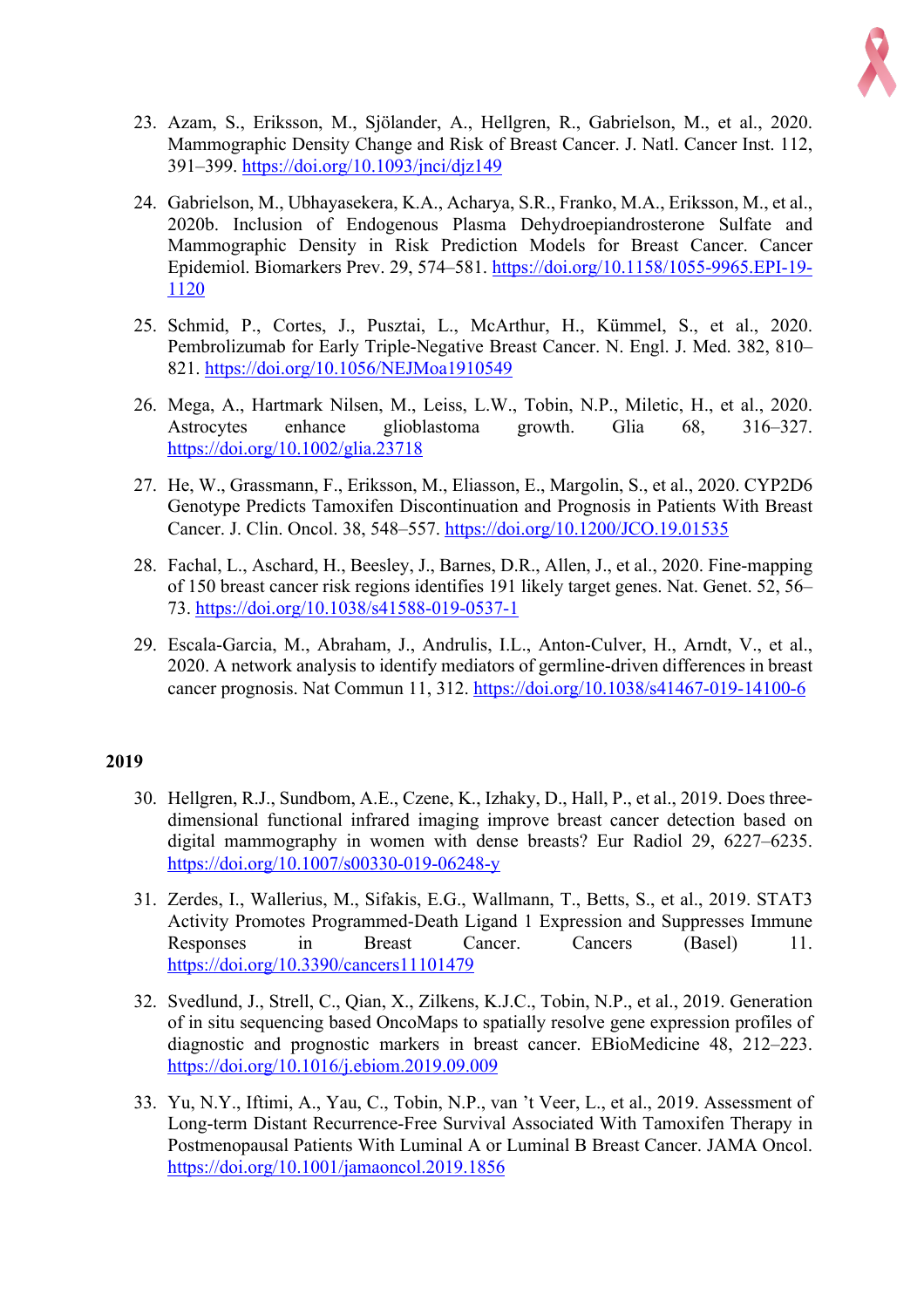

- 34. Sjöberg, E., Meyrath, M., Milde, L., Herrera, M., Lövrot, J., et al., 2019. A Novel ACKR2-Dependent Role of Fibroblast-Derived CXCL14 in Epithelial-to-Mesenchymal Transition and Metastasis of Breast Cancer. Clin. Cancer Res. 25, 3702– 3717. https://doi.org/10.1158/1078-0432.CCR-18-1294
- 35. Tsagozis, P., Augsten, M., Zhang, Y., Li, T., Hesla, A., et al., 2019. An immunosuppressive macrophage profile attenuates the prognostic impact of CD20 positive B cells in human soft tissue sarcoma. Cancer Immunol. Immunother. 68, 927– 936. https://doi.org/10.1007/s00262-019-02322-y
- 36. Chrétien, S., Zerdes, I., Bergh, J., Matikas, A., Foukakis, T., 2019. Beyond PD-1/PD-L1 Inhibition: What the Future Holds for Breast Cancer Immunotherapy. Cancers (Basel) 11. https://doi.org/10.3390/cancers11050628
- 37. Early Breast Cancer Trialists' Collaborative Group (EBCTCG), 2019. Increasing the dose intensity of chemotherapy by more frequent administration or sequential scheduling: a patient-level meta-analysis of 37 298 women with early breast cancer in 26 randomised trials. Lancet 393, 1440–1452. https://doi.org/10.1016/S0140- 6736(18)33137-4
- 38. Alsheh Ali, M., Eriksson, M., Czene, K., Hall, P., Humphreys, K., 2019a. Detection of potential microcalcification clusters using multivendor for-presentation digital mammograms for short-term breast cancer risk estimation. Med Phys 46, 1938–1946. https://doi.org/10.1002/mp.13450
- 39. Azam, S., Sjölander, A., Eriksson, M., Gabrielson, M., Czene, K., et al., 2019. Determinants of Mammographic Density Change. JNCI Cancer Spectr 3, pkz004. https://doi.org/10.1093/jncics/pkz004
- 40. Langebäck, A., Bacanu, S., Laursen, H., Mout, L., Seki, T., et al., 2019. CETSA-based target engagement of taxanes as biomarkers for efficacy and resistance. Sci Rep 9, 19384. https://doi.org/10.1038/s41598-019-55526-8
- 41. Giardiello, D., Steyerberg, E.W., Hauptmann, M., Adank, M.A., Akdeniz, D., et al., 2019. Prediction and clinical utility of a contralateral breast cancer risk model. Breast Cancer Res. 21, 144. https://doi.org/10.1186/s13058-019-1221-1
- 42. Grassmann, F., He, W., Eriksson, M., Gabrielson, M., Hall, P., et al., 2019. Interval breast cancer is associated with other types of tumors. Nat Commun 10, 4648. https://doi.org/10.1038/s41467-019-12652-1
- 43. Alsheh Ali, M., Czene, K., Hall, P., Humphreys, K., 2019b. Association of Microcalcification Clusters with Short-term Invasive Breast Cancer Risk and Breast Cancer Risk Factors. Sci Rep 9, 14604. https://doi.org/10.1038/s41598-019-51186-w
- 44. Strell, C., Paulsson, J., Jin, S.-B., Tobin, N.P., Mezheyeuski, A., et al., 2019. Impact of Epithelial-Stromal Interactions on Peritumoral Fibroblasts in Ductal Carcinoma in Situ. J. Natl. Cancer Inst. 111, 983–995. https://doi.org/10.1093/jnci/djy234
- 45. Matikas, Alexios, Zerdes, I., Lövrot, J., Richard, F., Sotiriou, C., et al., 2019. Prognostic Implications of PD-L1 Expression in Breast Cancer: Systematic Review and Metaanalysis of Immunohistochemistry and Pooled Analysis of Transcriptomic Data. Clin. Cancer Res. 25, 5717–5726. https://doi.org/10.1158/1078-0432.CCR-19-1131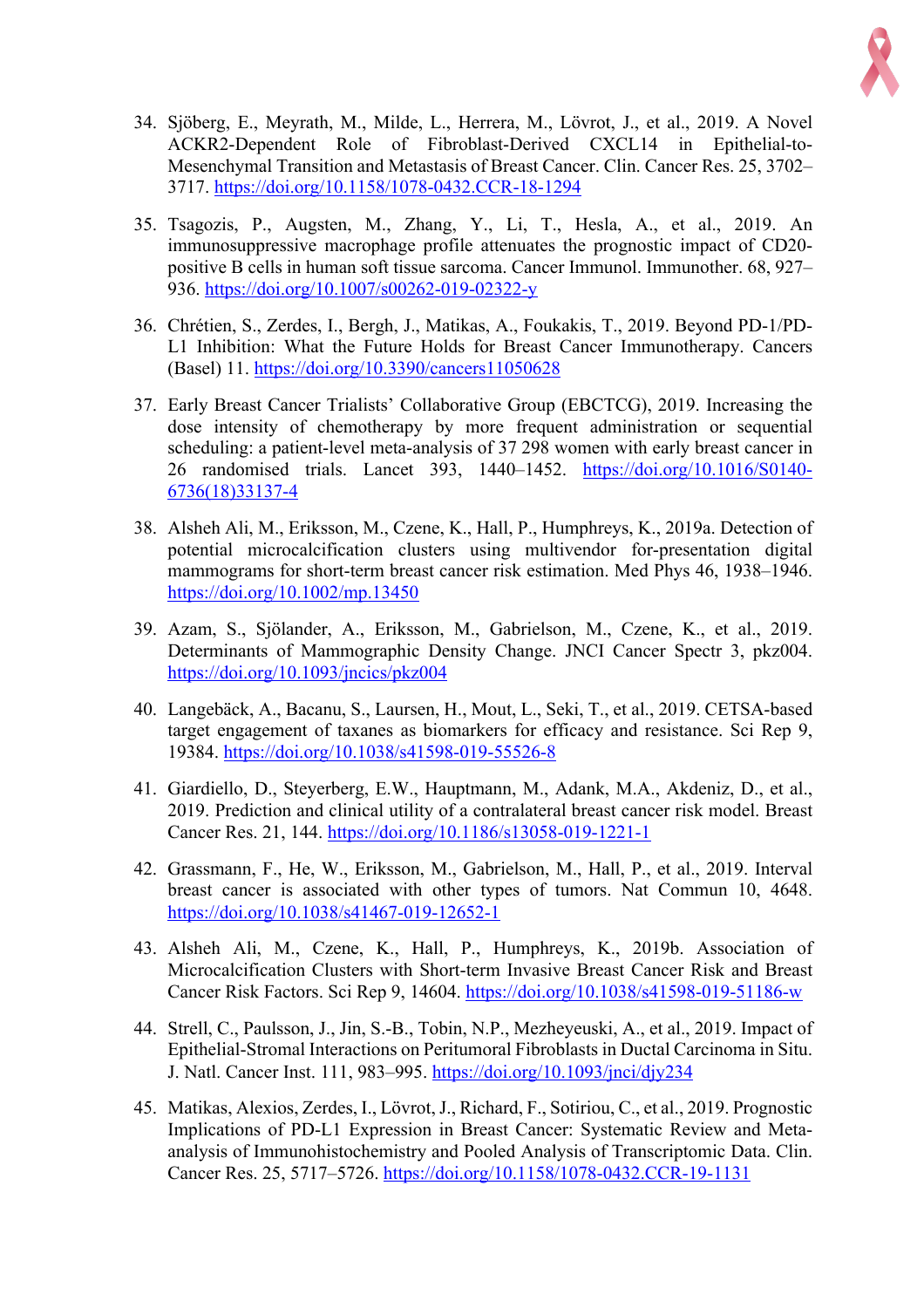

- 46. Yang, H., Pawitan, Y., He, W., Eriksson, L., Holowko, N., et al., 2019. Disease trajectories and mortality among women diagnosed with breast cancer. Breast Cancer Res. 21, 95. https://doi.org/10.1186/s13058-019-1181-5
- 47. Sandri, B.J., Masvidal, L., Murie, C., Bartish, M., Avdulov, S., et al., 2019. Distinct Cancer-Promoting Stromal Gene Expression Depending on Lung Function. Am. J. Respir. Crit. Care Med. 200, 348–358. https://doi.org/10.1164/rccm.201801-0080OC
- 48. Dörk, T., Peterlongo, P., Mannermaa, A., Bolla, M.K., Wang, Q., et al., 2019. Two truncating variants in FANCC and breast cancer risk. Sci Rep 9, 12524. https://doi.org/10.1038/s41598-019-48804-y
- 49. Costa, T.D.F., Zhuang, T., Lorent, J., Turco, E., Olofsson, H., et al., 2019. PAK4 suppresses RELB to prevent senescence-like growth arrest in breast cancer. Nat Commun 10, 3589. https://doi.org/10.1038/s41467-019-11510-4
- 50. Matikas, A., Foukakis, T., Swain, S., Bergh, J., 2019a. Avoiding over- and undertreatment in patients with resected node-positive breast cancer with the use of gene expression signatures: are we there yet? Ann. Oncol. 30, 1044–1050. https://doi.org/10.1093/annonc/mdz126
- 51. Shu, X., Wu, L., Khankari, N.K., Shu, X.-O., Wang, T.J., et al., 2019. Associations of obesity and circulating insulin and glucose with breast cancer risk: a Mendelian randomization analysis. Int J Epidemiol 48, 795–806. https://doi.org/10.1093/ije/dyy201
- 52. Ooi, B.N.S., Loh, H., Ho, P.J., Milne, R.L., Giles, G., et al., 2019. The genetic interplay between body mass index, breast size and breast cancer risk: a Mendelian randomization analysis. Int J Epidemiol 48, 781–794. https://doi.org/10.1093/ije/dyz124
- 53. Vachon, C.M., Scott, C.G., Tamimi, R.M., Thompson, D.J., Fasching, P.A., et al., 2019. Joint association of mammographic density adjusted for age and body mass index and polygenic risk score with breast cancer risk. Breast Cancer Res. 21, 68. https://doi.org/10.1186/s13058-019-1138-8
- 54. Prakash, V., Carson, B.B., Feenstra, J.M., Dass, R.A., Sekyrova, P., et al., 2019. Ribosome biogenesis during cell cycle arrest fuels EMT in development and disease. Nat Commun 10, 2110. https://doi.org/10.1038/s41467-019-10100-8
- 55. Matikas, A., Foukakis, T., Bergh, J., 2019b. Minimally invasive tissue access as a tool for delivering personalized medicine - with focus on oncology. J. Intern. Med. 285, 395–397. https://doi.org/10.1111/joim.12860
- 56. Ferreira, M.A., Gamazon, E.R., Al-Ejeh, F., Aittomäki, K., Andrulis, I.L., et al., 2019. Genome-wide association and transcriptome studies identify target genes and risk loci for breast cancer. Nat Commun 10, 1741. https://doi.org/10.1038/s41467-018-08053-5
- 57. Li, J., Wen, W.X., Eklund, M., Kvist, A., Eriksson, M., et al., 2019. Prevalence of BRCA1 and BRCA2 pathogenic variants in a large, unselected breast cancer cohort. Int. J. Cancer 144, 1195–1204. https://doi.org/10.1002/ijc.31841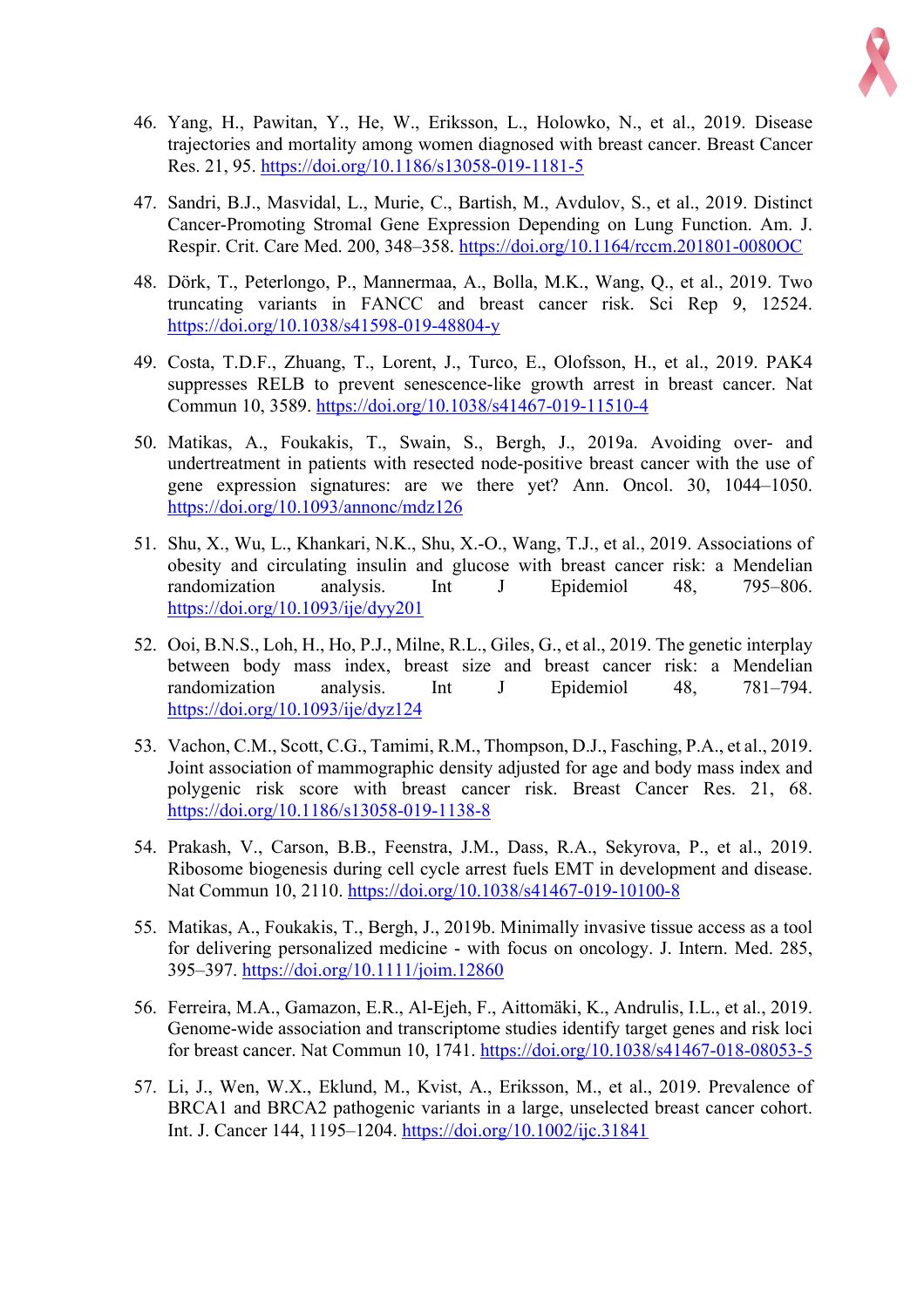

- 58. Ho, P.J., Tan, C.S., Shawon, S.R., Eriksson, M., Lim, L.Y., et al., 2019. Comparison of self-reported and register-based hospital medical data on comorbidities in women. Sci Rep 9, 3527. https://doi.org/10.1038/s41598-019-40072-0
- 59. Escala-Garcia, M., Guo, Q., Dörk, T., Canisius, S., Keeman, R., et al., 2019. Genomewide association study of germline variants and breast cancer-specific mortality. Br. J. Cancer 120, 647–657. https://doi.org/10.1038/s41416-019-0393-x
- 60. Alzubi, M.A., Turner, T.H., Olex, A.L., Sohal, S.S., Tobin, N.P., et al., 2019. Separation of breast cancer and organ microenvironment transcriptomes in metastases. Breast Cancer Res. 21, 36. https://doi.org/10.1186/s13058-019-1123-2
- 61. Lundberg, A., Lindström, L.S., Li, J., Harrell, J.C., Darai-Ramqvist, E., et al., 2019. The long-term prognostic and predictive capacity of cyclin D1 gene amplification in 2305 breast tumours. Breast Cancer Res. 21, 34. https://doi.org/10.1186/s13058-019- 1121-4
- 62. Strand, F., Azavedo, E., Hellgren, R., Humphreys, K., Eriksson, M., et al., 2019. Localized mammographic density is associated with interval cancer and large breast cancer: a nested case-control study. Breast Cancer Res. 21, 8. https://doi.org/10.1186/s13058-019-1099-y
- 63. Mavaddat, N., Michailidou, K., Dennis, J., Lush, M., Fachal, L., et al., 2019. Polygenic Risk Scores for Prediction of Breast Cancer and Breast Cancer Subtypes. Am. J. Hum. Genet. 104, 21–34. https://doi.org/10.1016/j.ajhg.2018.11.002
- 64. Matikas, A., Foukakis, T., Moebus, V., Greil, R., Bengtsson, N.-O., et al., 2019c. Dose tailoring of adjuvant chemotherapy for breast cancer based on hematologic toxicities: further results from the prospective PANTHER study with focus on obese patients. Ann. Oncol. 30, 109–114. https://doi.org/10.1093/annonc/mdy475
- 65. Jiang, X., Finucane, H.K., Schumacher, F.R., Schmit, S.L., Tyrer, J.P., et al., 2019. Shared heritability and functional enrichment across six solid cancers. Nat Commun 10, 431. https://doi.org/10.1038/s41467-018-08054-4
- 66. He, W., Eriksson, L., Törnberg, S., Strand, F., Hall, P., et al., 2019. Discontinuation of adjuvant hormone therapy among breast cancer patients not previously attending mammography screening. BMC Med 17, 24. https://doi.org/10.1186/s12916-019-1252-6
- 67. Figlioli, G., Bogliolo, M., Catucci, I., Caleca, L., Lasheras, S.V., et al., 2019. The FANCM:p.Arg658\* truncating variant is associated with risk of triple-negative breast cancer. NPJ Breast Cancer 5, 38. https://doi.org/10.1038/s41523-019-0127-5

68. Falato, C., Taylor, S.K., Szulkin, R., Nordblom, A., Eriksson, L., et al., 2018. Prognosis in patients diagnosed with loco-regional failure of breast cancer: 34 years longitudinal data from the Stockholm-Gotland cancer registry. Breast Cancer Res. Treat. 172, 703– 712. https://doi.org/10.1007/s10549-018-4936-2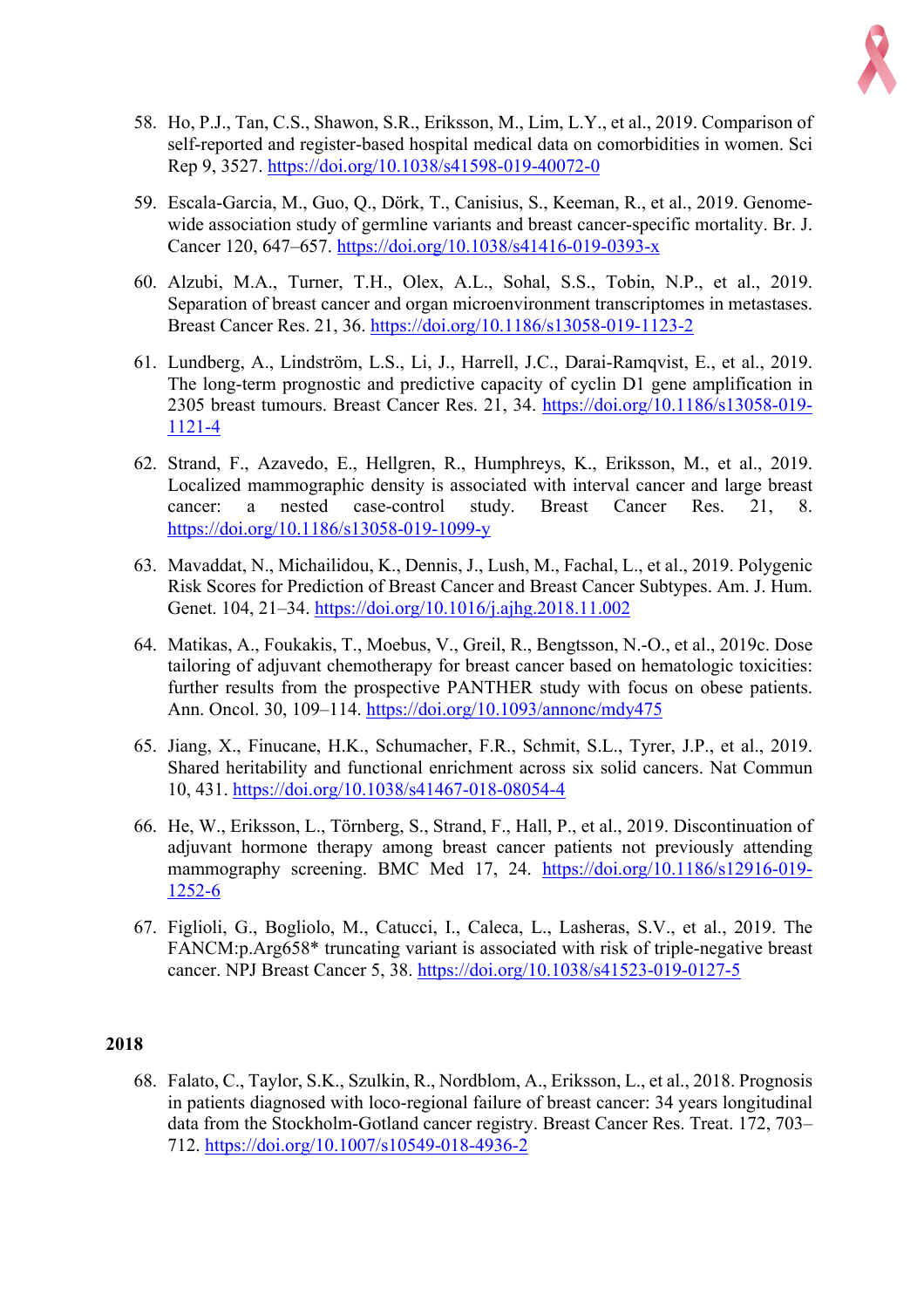

- 69. Wallmann, T., Zhang, X.-M., Wallerius, M., Bolin, S., Joly, A.-L., et al., 2018. Microglia Induce PDGFRB Expression in Glioma Cells to Enhance Their Migratory Capacity. iScience 9, 71–83. https://doi.org/10.1016/j.isci.2018.10.011
- 70. Gabrielson, M., Ubhayasekera, K., Ek, B., Andersson Franko, M., Eriksson, M., et al., 2018a. Inclusion of Plasma Prolactin Levels in Current Risk Prediction Models of Premenopausal and Postmenopausal Breast Cancer. JNCI Cancer Spectr 2, pky055. https://doi.org/10.1093/jncics/pky055
- 71. Eriksson, L., He, W., Eriksson, M., Humphreys, K., Bergh, J., et al., 2018a. Adjuvant Therapy and Mammographic Density Changes in Women With Breast Cancer. JNCI Cancer Spectr 2, pky071. https://doi.org/10.1093/jncics/pky071
- 72. Robertson, S., Stålhammar, G., Darai-Ramqvist, E., Rantalainen, M., Tobin, N.P., et al., 2018. Prognostic value of Ki67 analysed by cytology or histology in primary breast cancer. J. Clin. Pathol. 71, 787–794. https://doi.org/10.1136/jclinpath-2017-204976
- 73. Gabrielson, M., Chiesa, F., Behmer, C., Rönnow, K., Czene, K., et al., 2018b. Association of reproductive history with breast tissue characteristics and receptor status in the normal breast. Breast Cancer Res. Treat. 170, 487–497. https://doi.org/10.1007/s10549-018-4768-0
- 74. Li, J., Humphreys, K., Ho, P.J., Eriksson, M., Darai-Ramqvist, E., et al., 2018a. Family History, Reproductive, and Lifestyle Risk Factors for Fibroadenoma and Breast Cancer. JNCI Cancer Spectr 2, pky051. https://doi.org/10.1093/jncics/pky051
- 75. Eriksson, M., Li, J., Leifland, K., Czene, K., Hall, P., 2018. A comprehensive tool for measuring mammographic density changes over time. Breast Cancer Res. Treat. 169, 371–379. https://doi.org/10.1007/s10549-018-4690-5
- 76. Stålhammar, G., Robertson, S., Wedlund, L., Lippert, M., Rantalainen, M., et al., 2018. Digital image analysis of Ki67 in hot spots is superior to both manual Ki67 and mitotic counts in breast cancer. Histopathology 72, 974–989. https://doi.org/10.1111/his.13452
- 77. Matikas, A., Margolin, S., Hellström, M., Johansson, H., Bengtsson, N.-O., et al., 2018a. Long-term safety and survival outcomes from the Scandinavian Breast Group 2004-1 randomized phase II trial of tailored dose-dense adjuvant chemotherapy for early breast cancer. Breast Cancer Res. Treat. 168, 349–355. https://doi.org/10.1007/s10549-017-4599-4
- 78. Mutvei, A.P., Landor, S.K.-J., Fox, R., Braune, E.-B., Tsoi, Y.L., et al., 2018. Notch signaling promotes a HIF2α-driven hypoxic response in multiple tumor cell types. Oncogene 37, 6083–6095. https://doi.org/10.1038/s41388-018-0400-3
- 79. Matikas, A., Foukakis, T., Bergh, J., 2018b. RE: Receptor Conversion in Distant Breast Cancer Metastases: A Systematic Review and Meta-analysis. J. Natl. Cancer Inst. 110, 1280–1281. https://doi.org/10.1093/jnci/djy046
- 80. Li, J., Ugalde-Morales, E., Wen, W.X., Decker, B., Eriksson, M., et al., 2018b. Differential Burden of Rare and Common Variants on Tumor Characteristics, Survival, and Mode of Detection in Breast Cancer. Cancer Res. 78, 6329–6338. https://doi.org/10.1158/0008-5472.CAN-18-1018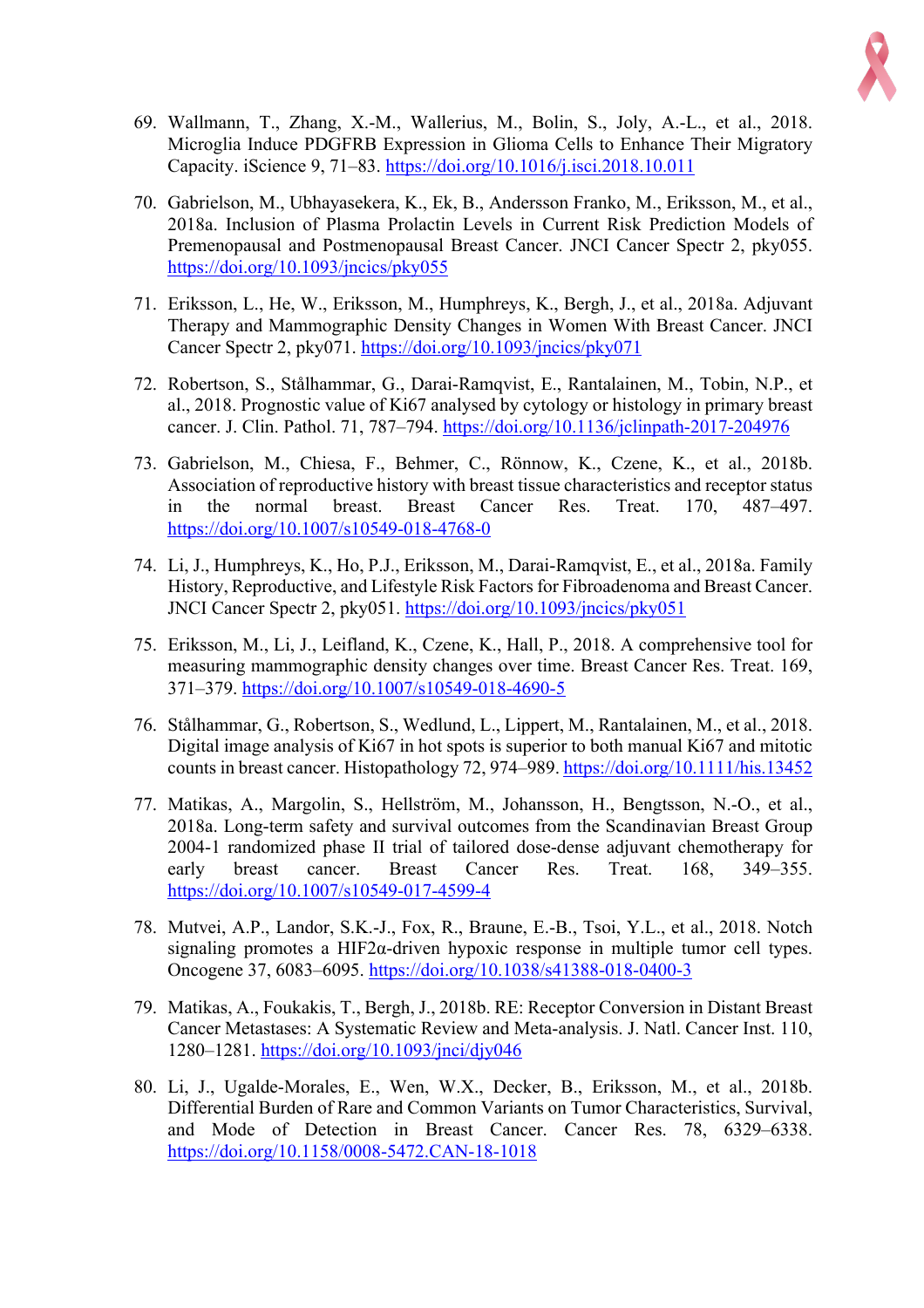

- 81. Adam, H., Docherty Skogh, A.C., Edsander Nord, Å., Schultz, I., Gahm, J., et al., 2018. Risk of recurrence and death in patients with breast cancer after delayed deep inferior epigastric perforator flap reconstruction. Br J Surg 105, 1435–1445. https://doi.org/10.1002/bjs.10866
- 82. Eriksson, L., Bergh, J., Humphreys, K., Wärnberg, F., Törnberg, S., et al., 2018b. Time from breast cancer diagnosis to therapeutic surgery and breast cancer prognosis: A population-based cohort study. Int. J. Cancer 143, 1093–1104. https://doi.org/10.1002/ijc.31411
- 83. Zerdes, I., Matikas, A., Bergh, J., Rassidakis, G.Z., Foukakis, T., 2018. Genetic, transcriptional and post-translational regulation of the programmed death protein ligand 1 in cancer: biology and clinical correlations. Oncogene 37, 4639–4661. https://doi.org/10.1038/s41388-018-0303-3
- 84. O'Mara, T.A., Glubb, D.M., Amant, F., Annibali, D., Ashton, K., et al., 2018. Identification of nine new susceptibility loci for endometrial cancer. Nat Commun 9, 3166. https://doi.org/10.1038/s41467-018-05427-7
- 85. Borgquist, S., Rosendahl, A.H., Czene, K., Bhoo-Pathy, N., Dorkhan, M., et al., 2018. Long-term exposure to insulin and volumetric mammographic density: observational and genetic associations in the Karma study. Breast Cancer Res. 20, 93. https://doi.org/10.1186/s13058-018-1026-7
- 86. Wu, L., Shi, W., Long, J., Guo, X., Michailidou, K., et al., 2018. A transcriptome-wide association study of 229,000 women identifies new candidate susceptibility genes for breast cancer. Nat. Genet. 50, 968–978. https://doi.org/10.1038/s41588-018-0132-x
- 87. Sjöström, M., Staaf, J., Edén, P., Wärnberg, F., Bergh, J., et al., 2018. Identification and validation of single-sample breast cancer radiosensitivity gene expression predictors. Breast Cancer Res. 20, 64. https://doi.org/10.1186/s13058-018-0978-y
- 88. Lindström, L.S., Yau, C., Czene, K., Thompson, C.K., Hoadley, K.A., et al., 2018. Intratumor Heterogeneity of the Estrogen Receptor and the Long-term Risk of Fatal Breast Cancer. J. Natl. Cancer Inst. 110, 726–733. https://doi.org/10.1093/jnci/djx270
- 89. Delcoigne, B., Hagenbuch, N., Schelin, M.E., Salim, A., Lindström, L.S., et al., 2018. Feasibility of reusing time-matched controls in an overlapping cohort. Stat Methods Med Res 27, 1818–1829. https://doi.org/10.1177/0962280216669744
- 90. Painter, J.N., O'Mara, T.A., Morris, A.P., Cheng, T.H.T., Gorman, M., et al., 2018. Genetic overlap between endometriosis and endometrial cancer: evidence from crossdisease genetic correlation and GWAS meta-analyses. Cancer Med 7, 1978–1987. https://doi.org/10.1002/cam4.1445
- 91. Kim, C., Gao, R., Sei, E., Brandt, R., Hartman, J., et al., 2018. Chemoresistance Evolution in Triple-Negative Breast Cancer Delineated by Single-Cell Sequencing. Cell 173, 879-893.e13. https://doi.org/10.1016/j.cell.2018.03.041
- 92. Colombo, M., Lòpez-Perolio, I., Meeks, H.D., Caleca, L., Parsons, M.T., et al., 2018. The BRCA2 c.68-7T > A variant is not pathogenic: A model for clinical calibration of spliceogenicity. Hum. Mutat. 39, 729–741. https://doi.org/10.1002/humu.23411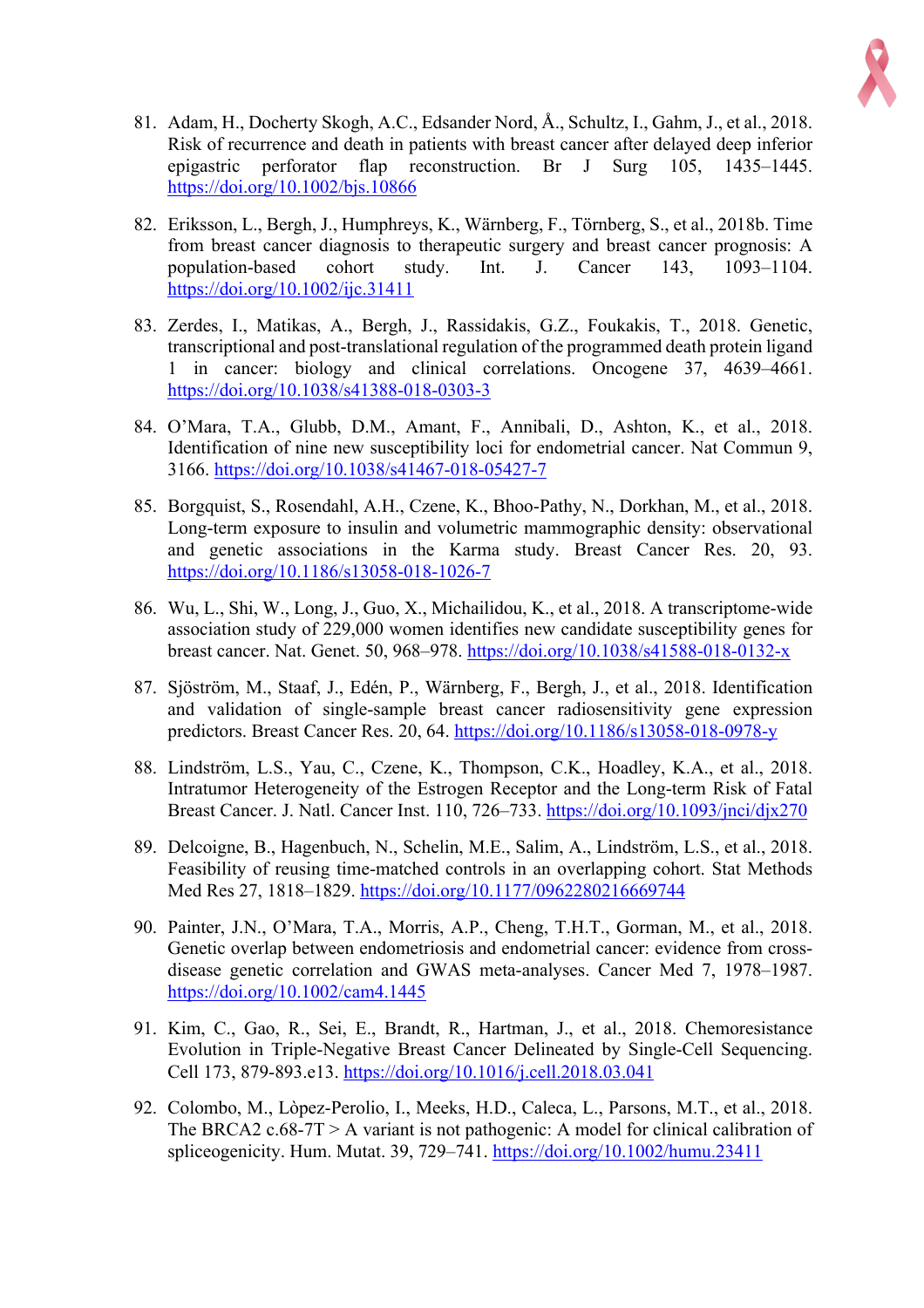

- 93. Ullah, I., Karthik, G.-M., Alkodsi, A., Kjällquist, U., Stålhammar, G., et al., 2018. Evolutionary history of metastatic breast cancer reveals minimal seeding from axillary lymph nodes. J. Clin. Invest. 128, 1355–1370. https://doi.org/10.1172/JCI96149
- 94. Strand, F., Humphreys, K., Holm, J., Eriksson, M., Törnberg, S., et al., 2018. Longterm prognostic implications of risk factors associated with tumor size: a case study of women regularly attending screening. Breast Cancer Res. 20, 31. https://doi.org/10.1186/s13058-018-0962-6
- 95. Rudolph, A., Song, M., Brook, M.N., Milne, R.L., Mavaddat, N., et al., 2018. Joint associations of a polygenic risk score and environmental risk factors for breast cancer in the Breast Cancer Association Consortium. Int J Epidemiol 47, 526–536. https://doi.org/10.1093/ije/dyx242
- 96. Ghoussaini, M., Edwards, S.L., Michailidou, K., Nord, S., Cowper-Sal Lari, R., et al., 2018. Publisher Correction: Evidence that breast cancer risk at the 2q35 locus is mediated through IGFBP5 regulation. Nat Commun 9, 16193. https://doi.org/10.1038/ncomms16193
- 97. Brand, J.S., Humphreys, K., Li, J., Karlsson, R., Hall, P., et al., 2018. Common genetic variation and novel loci associated with volumetric mammographic density. Breast Cancer Res. 20, 30. https://doi.org/10.1186/s13058-018-0954-6
- 98. Kjällquist, U., Erlandsson, R., Tobin, N.P., Alkodsi, A., Ullah, I., et al., 2018. Exome sequencing of primary breast cancers with paired metastatic lesions reveals metastasisenriched mutations in the A-kinase anchoring protein family (AKAPs). BMC Cancer 18, 174. https://doi.org/10.1186/s12885-018-4021-6
- 99. Foukakis, T., Lövrot, J., Matikas, A., Zerdes, I., Lorent, J., et al., 2018. Immune gene expression and response to chemotherapy in advanced breast cancer. Br. J. Cancer 118, 480–488. https://doi.org/10.1038/bjc.2017.446
- 100.Byström, S., Eklund, M., Hong, M.-G., Fredolini, C., Eriksson, M., et al., 2018. Affinity proteomic profiling of plasma for proteins associated to area-based mammographic breast density. Breast Cancer Res. 20, 14. https://doi.org/10.1186/s13058-018-0940-z
- 101.Yang, H., He, W., Eriksson, M., Li, J., Holowko, N., et al., 2018. Inherited factors contribute to an inverse association between preeclampsia and breast cancer. Breast Cancer Res. 20, 6. https://doi.org/10.1186/s13058-017-0930-6
- 102.Tanaka, N., Kanatani, S., Tomer, R., Sahlgren, C., Kronqvist, P., et al., 2018. Publisher Correction: Whole-tissue biopsy phenotyping of three-dimensional tumours reveals patterns of cancer heterogeneity. Nat Biomed Eng 2, 48. https://doi.org/10.1038/s41551-017-0162-1
- 103.Matikas, A., Lövrot, J., Ramberg, A., Eriksson, M., Lindsten, T., et al., 2018c. Dynamic evaluation of the immune infiltrate and immune function genes as predictive markers for neoadjuvant chemotherapy in hormone receptor positive, HER2 negative breast cancer. Oncoimmunology 7, e1466017. https://doi.org/10.1080/2162402X.2018.1466017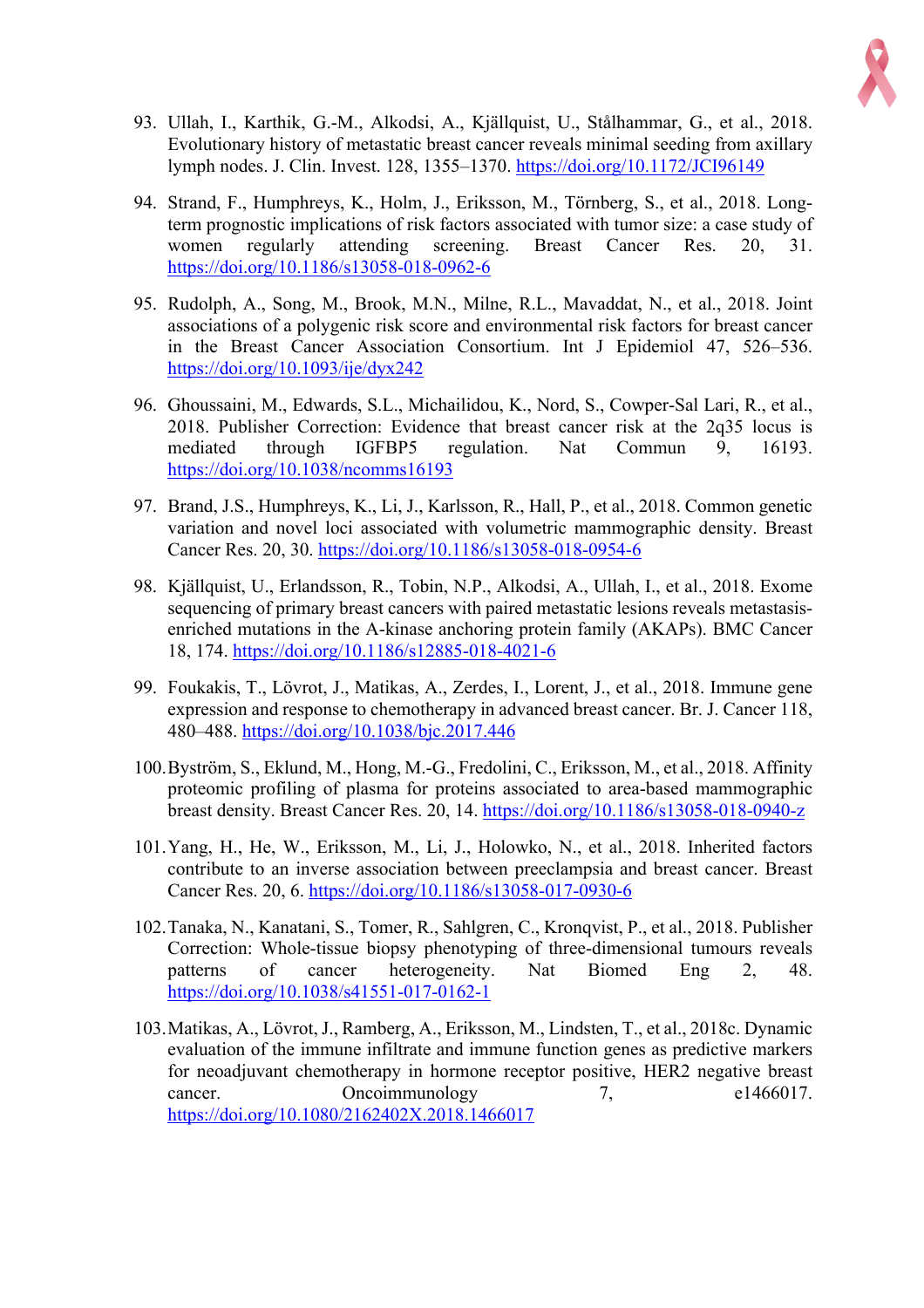

- 104.Lundberg, A., Lindström, L.S., Harrell, J.C., Falato, C., Carlson, J.W., et al., 2017. Gene Expression Signatures and Immunohistochemical Subtypes Add Prognostic Value to Each Other in Breast Cancer Cohorts. Clin. Cancer Res. 23, 7512–7520. https://doi.org/10.1158/1078-0432.CCR-17-1535
- 105.Tobin, N.P., Lundberg, A., Lindström, L.S., Harrell, J.C., Foukakis, T., et al., 2017. PAM50 Provides Prognostic Information When Applied to the Lymph Node Metastases of Advanced Breast Cancer Patients. Clin. Cancer Res. 23, 7225–7231. https://doi.org/10.1158/1078-0432.CCR-17-2301
- 106.Milne, R.L., Kuchenbaecker, K.B., Michailidou, K., Beesley, J., Kar, S., et al., 2017. Identification of ten variants associated with risk of estrogen-receptor-negative breast cancer. Nat. Genet. 49, 1767–1778. https://doi.org/10.1038/ng.3785
- 107.Karthik, G.-M., Rantalainen, M., Stålhammar, G., Lövrot, J., Ullah, I., et al., 2017. Intra-tumor heterogeneity in breast cancer has limited impact on transcriptomic-based molecular profiling. BMC Cancer 17, 802. https://doi.org/10.1186/s12885-017-3815-2
- 108.Jiao, X., Aravidis, C., Marikkannu, R., Rantala, J., Picelli, S., et al., 2017. PHIP a novel candidate breast cancer susceptibility locus on 6q14.1. Oncotarget 8, 102769– 102782. https://doi.org/10.18632/oncotarget.21800
- 109.Brouckaert, O., Rudolph, A., Laenen, A., Keeman, R., Bolla, M.K., et al., 2017. Reproductive profiles and risk of breast cancer subtypes: a multi-center case-only study. Breast Cancer Res. 19, 119. https://doi.org/10.1186/s13058-017-0909-3
- 110.Esserman, L.J., Yau, C., Thompson, C.K., van 't Veer, L.J., Borowsky, A.D., et al., 2017. Use of Molecular Tools to Identify Patients With Indolent Breast Cancers With Ultralow Risk Over 2 Decades. JAMA Oncol 3, 1503–1510. https://doi.org/10.1001/jamaoncol.2017.1261
- 111.Andersson, T.M.-L., Crowther, M.J., Czene, K., Hall, P., Humphreys, K., 2017. Mammographic Density Reduction as a Prognostic Marker for Postmenopausal Breast Cancer: Results Using a Joint Longitudinal-Survival Modeling Approach. Am. J. Epidemiol. 186, 1065–1073. https://doi.org/10.1093/aje/kwx178
- 112.Ali, M.A., Czene, K., Eriksson, L., Hall, P., Humphreys, K., 2017. Breast Tissue Organisation and its Association with Breast Cancer Risk. Breast Cancer Res. 19, 103. https://doi.org/10.1186/s13058-017-0894-6
- 113.Day, F.R., Thompson, D.J., Helgason, H., Chasman, D.I., Finucane, H., et al., 2017. Genomic analyses identify hundreds of variants associated with age at menarche and support a role for puberty timing in cancer risk. Nat. Genet. 49, 834–841. https://doi.org/10.1038/ng.3841
- 114.Li, J., Ivansson, E., Klevebring, D., Tobin, N.P., Lindström, L.S., et al., 2017a. Molecular Differences between Screen-Detected and Interval Breast Cancers Are Largely Explained by PAM50 Subtypes. Clin. Cancer Res. 23, 2584–2592. https://doi.org/10.1158/1078-0432.CCR-16-0967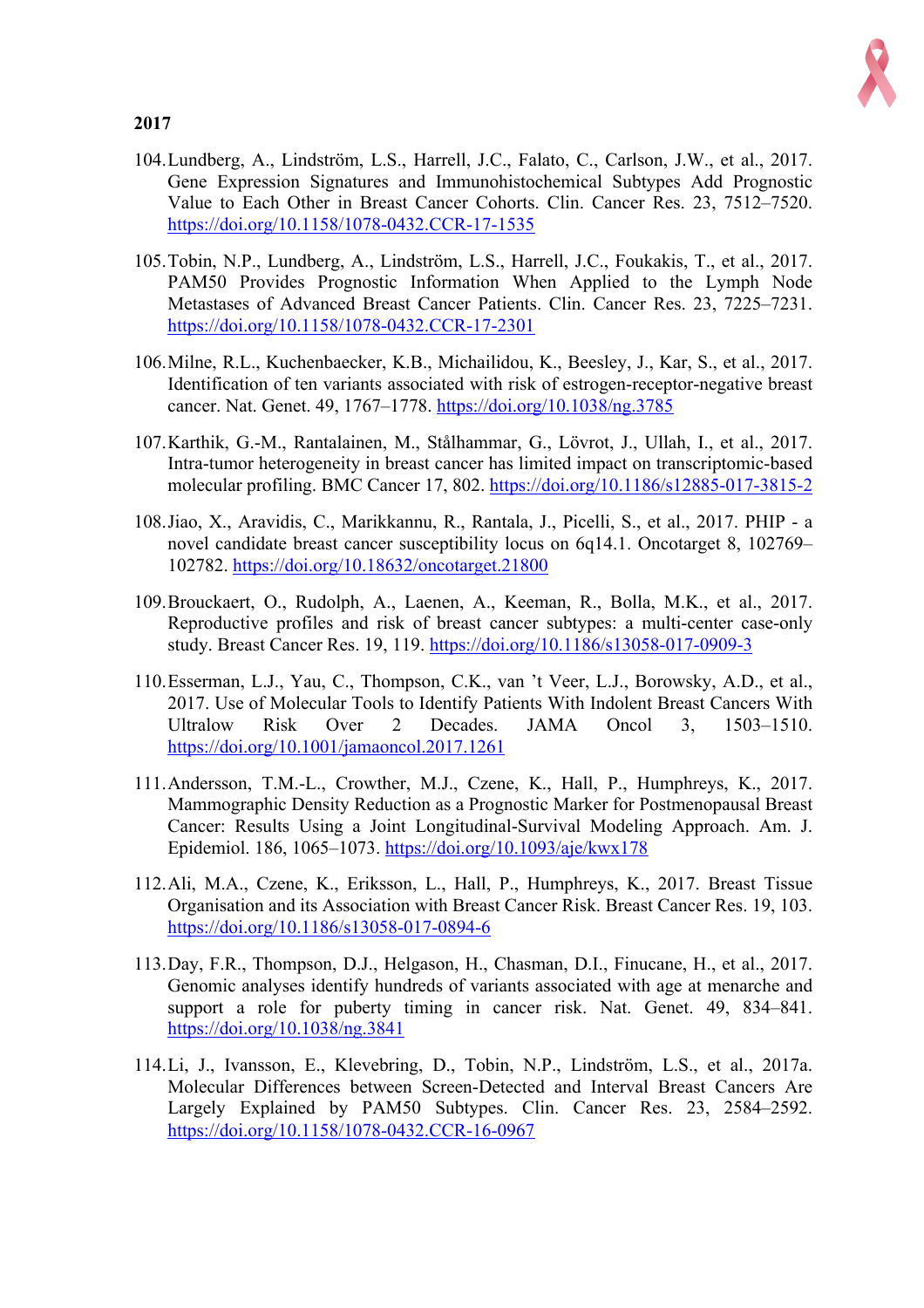

- 115.Fagerholm, R., Khan, S., Schmidt, M.K., García-Closas, M., Heikkilä, P., et al., 2017. TP53-based interaction analysis identifies cis-eQTL variants for TP53BP2, FBXO28, and FAM53A that associate with survival and treatment outcome in breast cancer. Oncotarget 8, 18381–18398. https://doi.org/10.18632/oncotarget.15110
- 116.Delcoigne, B., Colzani, E., Prochazka, M., Gagliardi, G., Hall, P., et al., 2017. Breaking the matching in nested case-control data offered several advantages for risk estimation. J Clin Epidemiol 82, 79–86. https://doi.org/10.1016/j.jclinepi.2016.11.014
- 117.Strand, F., Humphreys, K., Eriksson, M., Li, J., Andersson, T.M.L., et al., 2017. Longitudinal fluctuation in mammographic percent density differentiates between interval and screen-detected breast cancer. Int. J. Cancer 140, 34–40. https://doi.org/10.1002/ijc.30427
- 118.Paulsson, J., Rydén, L., Strell, C., Frings, O., Tobin, N.P., et al., 2017. High expression of stromal PDGFR $\beta$  is associated with reduced benefit of tamoxifen in breast cancer. J Pathol Clin Res 3, 38–43. https://doi.org/10.1002/cjp2.56
- 119.Li, J., Eriksson, M., He, W., Hall, P., Czene, K., 2017b. Associations between childhood body size and seventeen adverse outcomes: analysis of 65,057 European women. Sci Rep 7, 16917. https://doi.org/10.1038/s41598-017-17258-5
- 120.Guo, Q., Burgess, S., Turman, C., Bolla, M.K., Wang, Q., et al., 2017. Body mass index and breast cancer survival: a Mendelian randomization analysis. Int J Epidemiol 46, 1814–1822. https://doi.org/10.1093/ije/dyx131
- 121.Gabrielson, M., Eriksson, M., Hammarström, M., Borgquist, S., Leifland, K., et al., 2017. Cohort Profile: The Karolinska Mammography Project for Risk Prediction of Breast Cancer (KARMA). Int J Epidemiol 46, 1740–1741g. https://doi.org/10.1093/ije/dyw357
- 122.Pan, H., Gray, R., Braybrooke, J., Davies, C., Taylor, C., et al., 2017. 20-Year Risks of Breast-Cancer Recurrence after Stopping Endocrine Therapy at 5 Years. N. Engl. J. Med. 377, 1836–1846. https://doi.org/10.1056/NEJMoa1701830
- 123.Michailidou, K., Lindström, S., Dennis, J., Beesley, J., Hui, S., et al., 2017. Association analysis identifies 65 new breast cancer risk loci. Nature 551, 92–94. https://doi.org/10.1038/nature24284
- 124.Barrdahl, M., Rudolph, A., Hopper, J.L., Southey, M.C., Broeks, A., et al., 2017. Geneenvironment interactions involving functional variants: Results from the Breast Cancer Association Consortium. Int. J. Cancer 141, 1830–1840. https://doi.org/10.1002/ijc.30859
- 125.He, W., Smedby, K.E., Fang, F., Olsson, H., Margolin, S., et al., 2017a. Treatment Restarting After Discontinuation of Adjuvant Hormone Therapy in Breast Cancer Patients. J. Natl. Cancer Inst. 109. https://doi.org/10.1093/jnci/djx041
- 126.Feng, Y.-C.A., Cho, K., Lindstrom, S., Kraft, P., Cormack, J., et al., 2017. Investigating the genetic relationship between Alzheimer's disease and cancer using GWAS summary statistics. Hum. Genet. 136, 1341–1351. https://doi.org/10.1007/s00439-017- 1831-6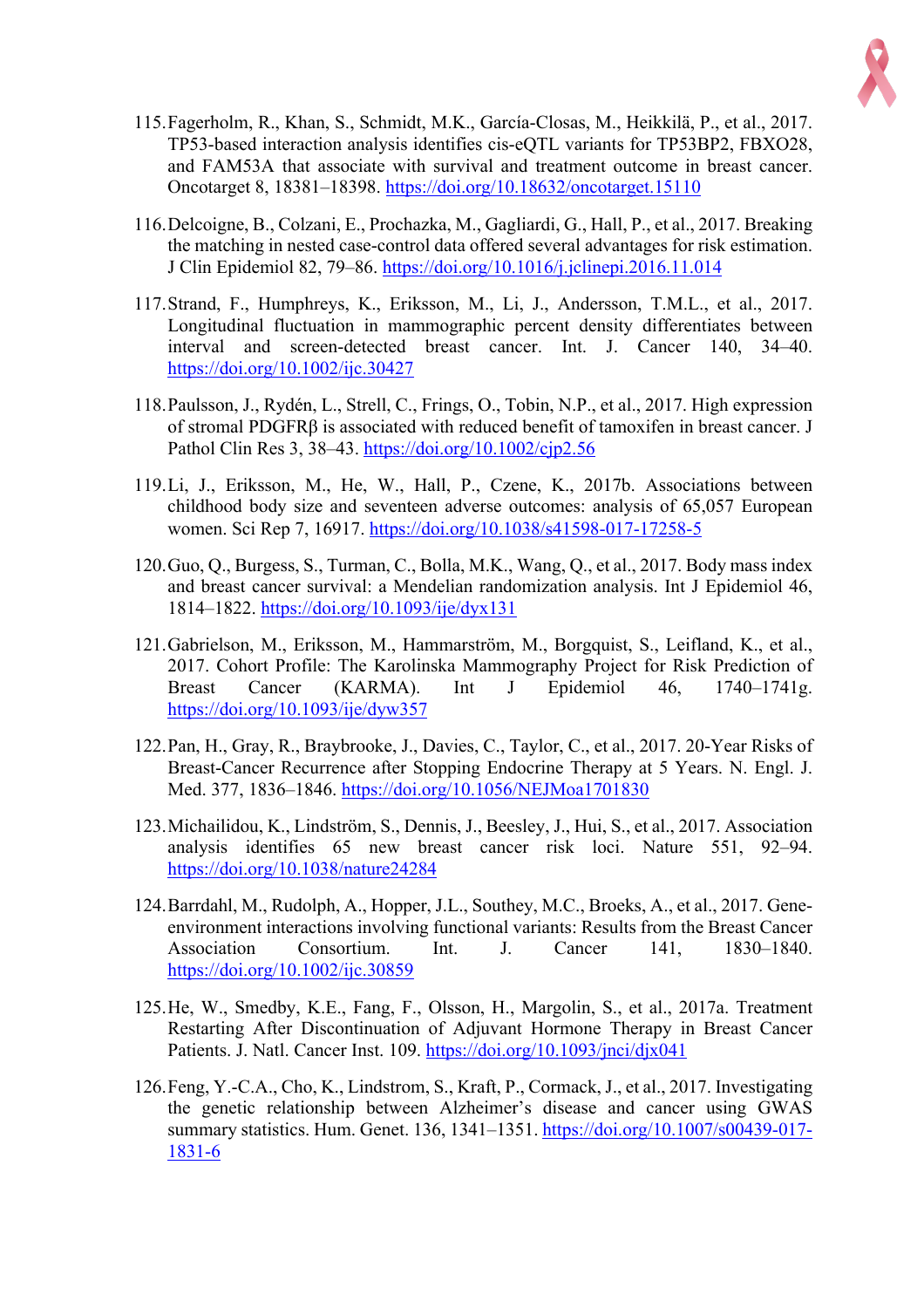

- 127.Yang, H., Brand, J.S., Li, J., Ludvigsson, J.F., Ugalde-Morales, E., et al., 2017a. Risk and predictors of psoriasis in patients with breast cancer: a Swedish population-based cohort study. BMC Med 15, 154. https://doi.org/10.1186/s12916-017-0915-4
- 128.Ugalde-Morales, E., Li, J., Humphreys, K., Ludvigsson, J.F., Yang, H., et al., 2017. Common shared genetic variation behind decreased risk of breast cancer in celiac disease. Sci Rep 7, 5942. https://doi.org/10.1038/s41598-017-06287-9
- 129.Holm, J., Eriksson, L., Ploner, A., Eriksson, M., Rantalainen, M., et al., 2017. Assessment of Breast Cancer Risk Factors Reveals Subtype Heterogeneity. Cancer Res. 77, 3708–3717. https://doi.org/10.1158/0008-5472.CAN-16-2574
- 130.Shimelis, H., Mesman, R.L.S., Von Nicolai, C., Ehlen, A., Guidugli, L., et al., 2017. BRCA2 Hypomorphic Missense Variants Confer Moderate Risks of Breast Cancer. Cancer Res. 77, 2789–2799. https://doi.org/10.1158/0008-5472.CAN-16-2568
- 131.He, W., Sofie Lindström, L., Hall, P., Czene, K., 2017b. Cause-specific mortality in women with breast cancer in situ. Int. J. Cancer 140, 2414–2421. https://doi.org/10.1002/ijc.30413
- 132.Krüger, K., Wik, E., Knutsvik, G., Nalwoga, H., Klingen, T.A., et al., 2017. Expression of Nestin associates with BRCA1 mutations, a basal-like phenotype and aggressive breast cancer. Sci Rep 7, 1089. https://doi.org/10.1038/s41598-017-00862-w
- 133.Eriksson, M., Czene, K., Pawitan, Y., Leifland, K., Darabi, H., et al., 2017. A clinical model for identifying the short-term risk of breast cancer. Breast Cancer Res. 19, 29. https://doi.org/10.1186/s13058-017-0820-y
- 134.Yang, H., Brand, J.S., Fang, F., Chiesa, F., Johansson, A.L.V., et al., 2017b. Timedependent risk of depression, anxiety, and stress-related disorders in patients with invasive and in situ breast cancer. Int. J. Cancer 140, 841–852. https://doi.org/10.1002/ijc.30514
- 135.Brand, J.S., Hedayati, E., Bhoo-Pathy, N., Bergh, J., Hall, P., et al., 2017. Timedependent risk and predictors of venous thromboembolism in breast cancer patients: A population-based cohort study. Cancer 123, 468–475. https://doi.org/10.1002/cncr.30364
- 136.Rajaram, N., Mariapun, S., Eriksson, M., Tapia, J., Kwan, P.Y., et al., 2017. Differences in mammographic density between Asian and Caucasian populations: a comparative analysis. Breast Cancer Res. Treat. 161, 353–362. https://doi.org/10.1007/s10549-016- 4054-y

137.Hamdi, Y., Soucy, P., Adoue, V., Michailidou, K., Canisius, S., et al., 2016. Association of breast cancer risk with genetic variants showing differential allelic expression: Identification of a novel breast cancer susceptibility locus at 4q21. Oncotarget 7, 80140–80163. https://doi.org/10.18632/oncotarget.12818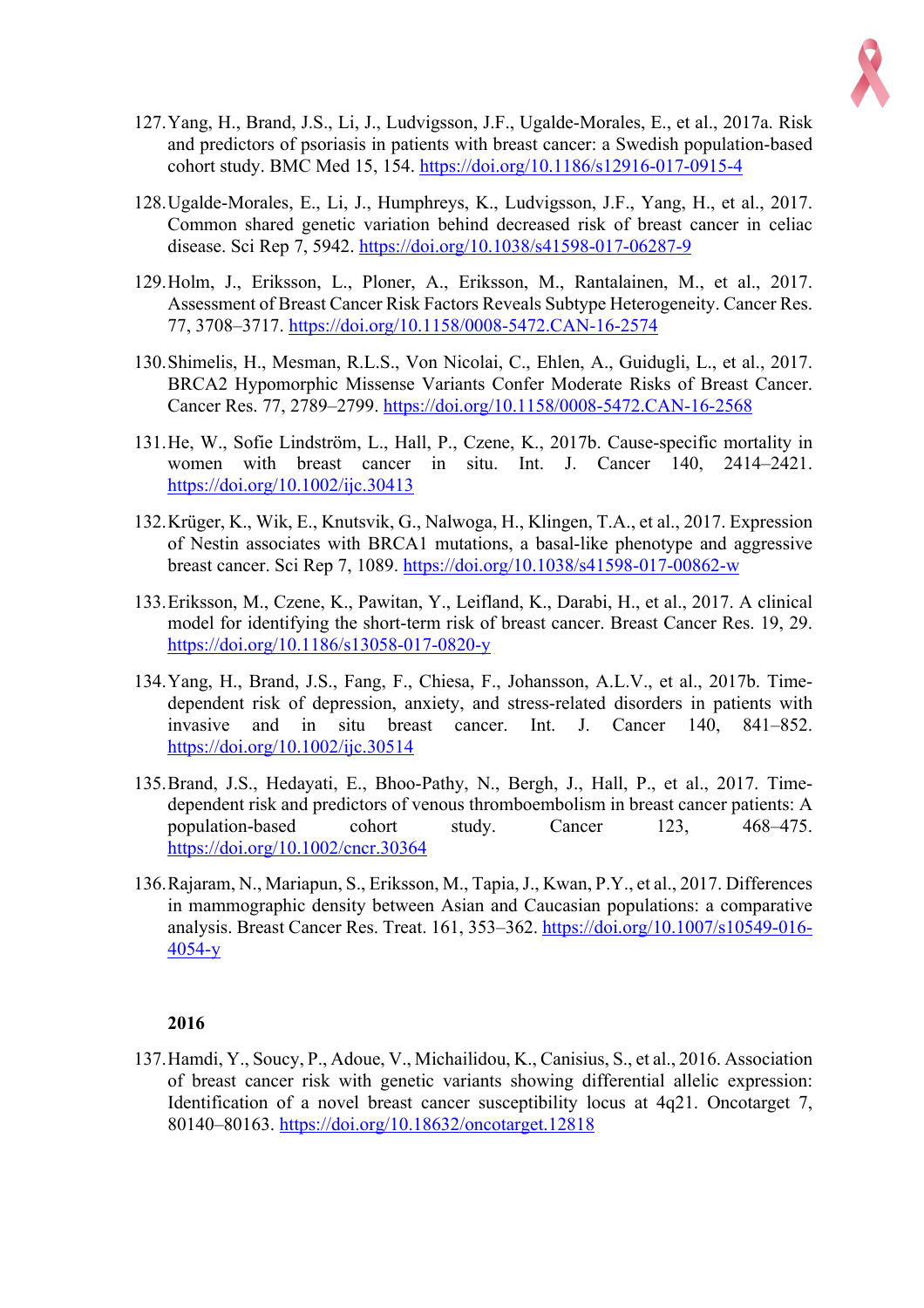

- 138.Colzani, E., Clements, M., Johansson, A.L.V., Liljegren, A., He, W., et al., 2016. Risk of hospitalisation and death due to bone fractures after breast cancer: a registry-based cohort study. Br. J. Cancer 115, 1400–1407. https://doi.org/10.1038/bjc.2016.314
- 139.Brand, J.S., Hedayati, E., Humphreys, K., Ludvigsson, J.F., Johansson, A.L.V., et al., 2016a. Chemotherapy, Genetic Susceptibility, and Risk of Venous Thromboembolism in Breast Cancer Patients. Clin. Cancer Res. 22, 5249–5255. https://doi.org/10.1158/1078-0432.CCR-16-1110
- 140.Ghoussaini, M., French, J.D., Michailidou, K., Nord, S., Beesley, J., et al., 2016. Evidence that the 5p12 Variant rs10941679 Confers Susceptibility to Estrogen-Receptor-Positive Breast Cancer through FGF10 and MRPS30 Regulation. Am. J. Hum. Genet. 99, 903–911. https://doi.org/10.1016/j.ajhg.2016.07.017
- 141.Shi, J., Zhang, Y., Zheng, W., Michailidou, K., Ghoussaini, M., et al., 2016. Fine-scale mapping of 8q24 locus identifies multiple independent risk variants for breast cancer. Int. J. Cancer 139, 1303–1317. https://doi.org/10.1002/ijc.30150
- 142.Zhao, Z., Wen, W., Michailidou, K., Bolla, M.K., Wang, Q., et al., 2016. Association of genetic susceptibility variants for type 2 diabetes with breast cancer risk in women of European ancestry. Cancer Causes Control 27, 679–693. https://doi.org/10.1007/s10552-016-0741-6
- 143.Lundberg, F.E., Johansson, A.L.V., Rodriguez-Wallberg, K., Brand, J.S., Czene, K., et al., 2016. Association of infertility and fertility treatment with mammographic density in a large screening-based cohort of women: a cross-sectional study. Breast Cancer Res. 18, 36. https://doi.org/10.1186/s13058-016-0693-5
- 144.Stålhammar, G., Fuentes Martinez, N., Lippert, M., Tobin, N.P., Mølholm, I., et al., 2016. Digital image analysis outperforms manual biomarker assessment in breast cancer. Mod. Pathol. 29, 318–329. https://doi.org/10.1038/modpathol.2016.34
- 145.Falato, C., Tobin, N.P., Lorent, J., Lindström, L.S., Bergh, J., et al., 2016. Intrinsic subtypes and genomic signatures of primary breast cancer and prognosis after systemic relapse. Mol Oncol 10, 517–525. https://doi.org/10.1016/j.molonc.2015.11.004
- 146.Dunning, A.M., Michailidou, K., Kuchenbaecker, K.B., Thompson, D., French, J.D., et al., 2016. Breast cancer risk variants at 6q25 display different phenotype associations and regulate ESR1, RMND1 and CCDC170. Nat. Genet. 48, 374–386. https://doi.org/10.1038/ng.3521
- 147.Petridis, C., Brook, M.N., Shah, V., Kohut, K., Gorman, P., et al., 2016. Genetic predisposition to ductal carcinoma in situ of the breast. Breast Cancer Res. 18, 22. https://doi.org/10.1186/s13058-016-0675-7
- 148.Thompson, D.J., O'Mara, T.A., Glubb, D.M., Painter, J.N., Cheng, T., et al., 2016. CYP19A1 fine-mapping and Mendelian randomization: estradiol is causal for endometrial cancer. Endocr. Relat. Cancer 23, 77–91. https://doi.org/10.1530/ERC-15- 0386
- 149.Meeks, H.D., Song, H., Michailidou, K., Bolla, M.K., Dennis, J., et al., 2016. BRCA2 Polymorphic Stop Codon K3326X and the Risk of Breast, Prostate, and Ovarian Cancers. J. Natl. Cancer Inst. 108. https://doi.org/10.1093/jnci/djv315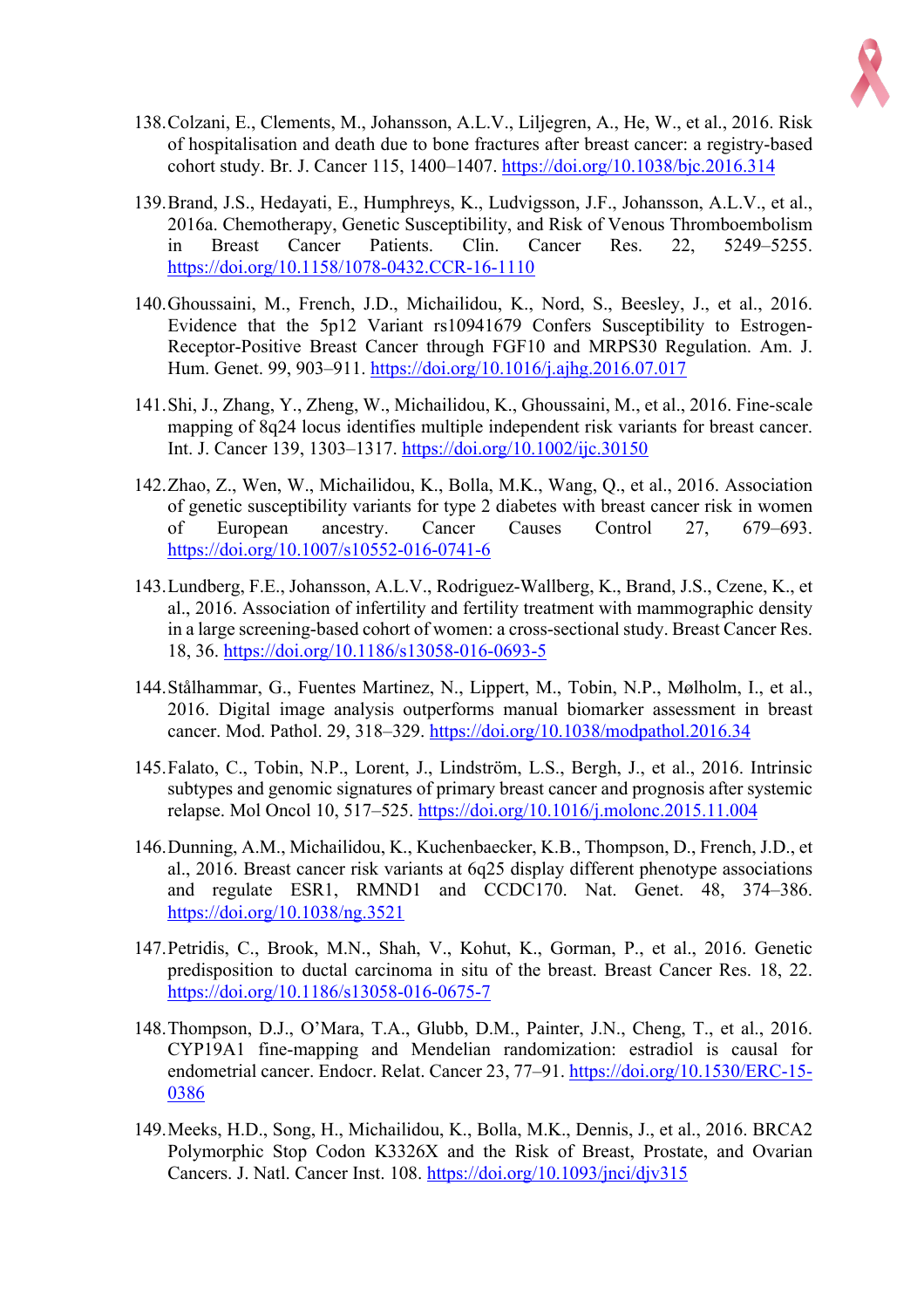

- 150.Holm, J., Li, J., Darabi, H., Eklund, M., Eriksson, M., et al., 2016. Associations of Breast Cancer Risk Prediction Tools With Tumor Characteristics and Metastasis. J. Clin. Oncol. 34, 251–258. https://doi.org/10.1200/JCO.2015.63.0624
- 151.Lei, J., Rudolph, A., Moysich, K.B., Behrens, S., Goode, E.L., et al., 2016. Genetic variation in the immunosuppression pathway genes and breast cancer susceptibility: a pooled analysis of 42,510 cases and 40,577 controls from the Breast Cancer Association Consortium. Hum. Genet. 135, 137–154. https://doi.org/10.1007/s00439-015-1616-8
- 152.Southey, M.C., Goldgar, D.E., Winqvist, R., Pylkäs, K., Couch, F., et al., 2016. PALB2, CHEK2 and ATM rare variants and cancer risk: data from COGS. J. Med. Genet. 53, 800–811. https://doi.org/10.1136/jmedgenet-2016-103839
- 153.Li, Jingmei, Humphreys, K., Eriksson, M., Dar, H., Brandberg, Y., et al., 2016a. Worse quality of life in young and recently diagnosed breast cancer survivors compared with female survivors of other cancers: A cross-sectional study. Int. J. Cancer 139, 2415– 2425. https://doi.org/10.1002/ijc.30370
- 154.Li, Jingmei, Eriksson, M., Czene, K., Hall, P., Rodriguez-Wallberg, K.A., 2016b. Common diseases as determinants of menopausal age. Hum. Reprod. 31, 2856–2864. https://doi.org/10.1093/humrep/dew264
- 155.Rantalainen, M., Klevebring, D., Lindberg, J., Ivansson, E., Rosin, G., et al., 2016. Sequencing-based breast cancer diagnostics as an alternative to routine biomarkers. Sci Rep 6, 38037. https://doi.org/10.1038/srep38037
- 156.Painter, J.N., O'Mara, T.A., Marquart, L., Webb, P.M., Attia, J., et al., 2016. Genetic Risk Score Mendelian Randomization Shows that Obesity Measured as Body Mass Index, but not Waist:Hip Ratio, Is Causal for Endometrial Cancer. Cancer Epidemiol. Biomarkers Prev. 25, 1503–1510. https://doi.org/10.1158/1055-9965.EPI-16-0147
- 157.Liu, J., Lončar, I., Collée, J.M., Bolla, M.K., Dennis, J., et al., 2016. rs2735383, located at a microRNA binding site in the 3'UTR of NBS1, is not associated with breast cancer risk. Sci Rep 6, 36874. https://doi.org/10.1038/srep36874
- 158.Fredholm, H., Magnusson, K., Lindström, L.S., Garmo, H., Fält, S.E., et al., 2016. Long-term outcome in young women with breast cancer: a population-based study. Breast Cancer Res. Treat. 160, 131–143. https://doi.org/10.1007/s10549-016-3983-9
- 159.Strand, F., Humphreys, K., Cheddad, A., Törnberg, S., Azavedo, E., et al., 2016. Novel mammographic image features differentiate between interval and screen-detected breast cancer: a case-case study. Breast Cancer Res. 18, 100. https://doi.org/10.1186/s13058-016-0761-x
- 160.Sackey, H., Hui, M., Czene, K., Verkooijen, H., Edgren, G., et al., 2016. The impact of in situ breast cancer and family history on risk of subsequent breast cancer events and mortality - a population-based study from Sweden. Breast Cancer Res. 18, 105. https://doi.org/10.1186/s13058-016-0764-7
- 161.Muranen, T.A., Blomqvist, C., Dörk, T., Jakubowska, A., Heikkilä, P., et al., 2016. Patient survival and tumor characteristics associated with CHEK2:p.I157T - findings from the Breast Cancer Association Consortium. Breast Cancer Res. 18, 98. https://doi.org/10.1186/s13058-016-0758-5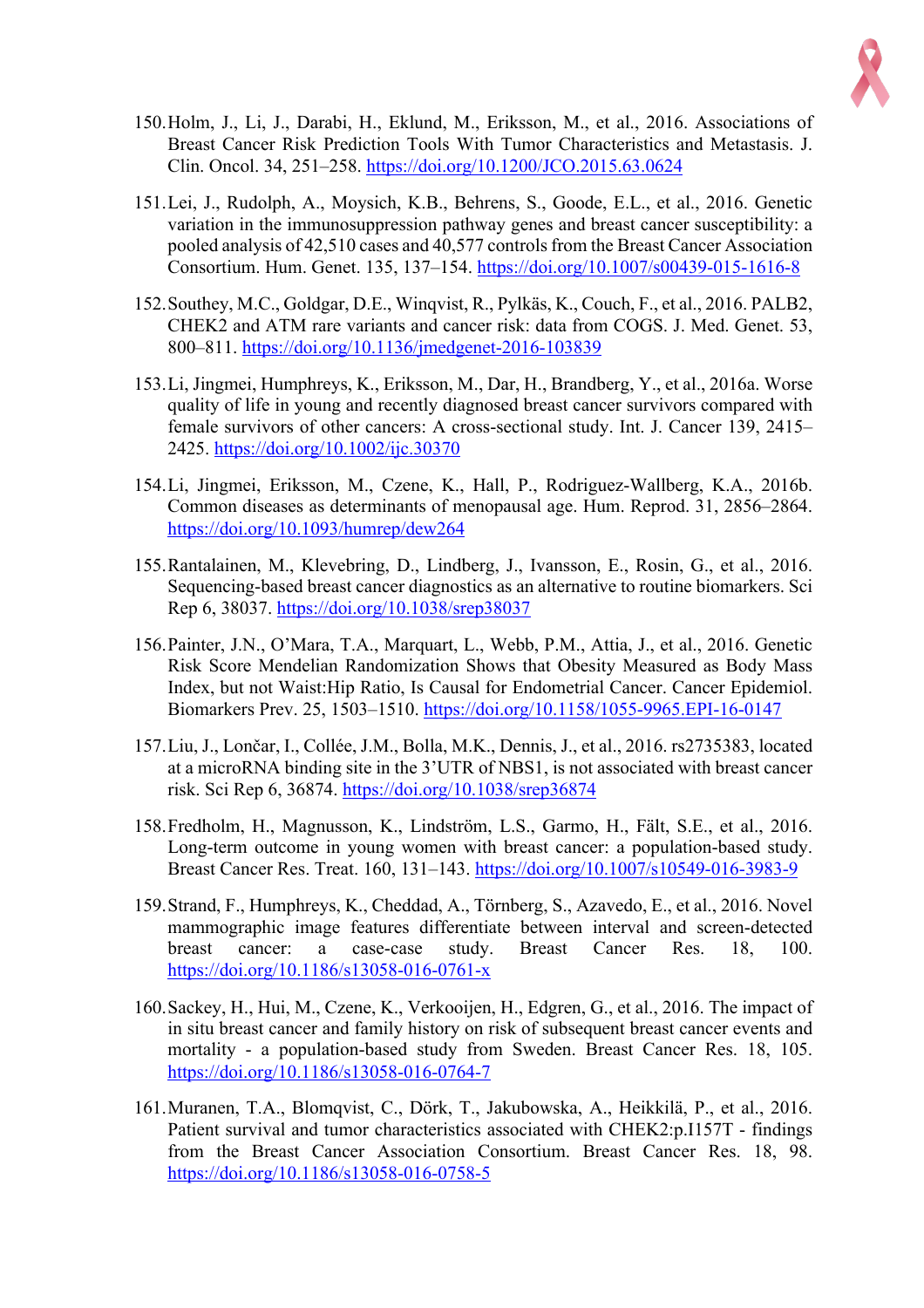

- 162.Wyszynski, A., Hong, C.-C., Lam, K., Michailidou, K., Lytle, C., et al., 2016. An intergenic risk locus containing an enhancer deletion in 2q35 modulates breast cancer risk by deregulating IGFBP5 expression. Hum. Mol. Genet. 25, 3863–3876. https://doi.org/10.1093/hmg/ddw223
- 163.Lawrenson, K., Kar, S., McCue, K., Kuchenbaeker, K., Michailidou, K., et al., 2016. Functional mechanisms underlying pleiotropic risk alleles at the 19p13.1 breast-ovarian cancer susceptibility locus. Nat Commun 7, 12675. https://doi.org/10.1038/ncomms12675
- 164.Kar, S.P., Beesley, J., Amin Al Olama, A., Michailidou, K., Tyrer, J., et al., 2016. Genome-Wide Meta-Analyses of Breast, Ovarian, and Prostate Cancer Association Studies Identify Multiple New Susceptibility Loci Shared by at Least Two Cancer Types. Cancer Discov 6, 1052–1067. https://doi.org/10.1158/2159-8290.CD-15-1227
- 165.Fehringer, G., Kraft, P., Pharoah, P.D., Eeles, R.A., Chatterjee, N., et al., 2016. Cross-Cancer Genome-Wide Analysis of Lung, Ovary, Breast, Prostate, and Colorectal Cancer Reveals Novel Pleiotropic Associations. Cancer Res. 76, 5103–5114. https://doi.org/10.1158/0008-5472.CAN-15-2980
- 166.Darabi, H., Beesley, J., Droit, A., Kar, S., Nord, S., et al., 2016. Fine scale mapping of the 17q22 breast cancer locus using dense SNPs, genotyped within the Collaborative Oncological Gene-Environment Study (COGs). Sci Rep 6, 32512. https://doi.org/10.1038/srep32512
- 167.Schmidt, M.K., Hogervorst, F., van Hien, R., Cornelissen, S., Broeks, A., et al., 2016. Age- and Tumor Subtype-Specific Breast Cancer Risk Estimates for CHEK2\*1100delC Carriers. J. Clin. Oncol. 34, 2750–2760. https://doi.org/10.1200/JCO.2016.66.5844
- 168.Guo, Y., Warren Andersen, S., Shu, X.-O., Michailidou, K., Bolla, M.K., et al., 2016. Genetically Predicted Body Mass Index and Breast Cancer Risk: Mendelian Randomization Analyses of Data from 145,000 Women of European Descent. PLoS Med. 13, e1002105. https://doi.org/10.1371/journal.pmed.1002105
- 169.Becker, J., Haas, S.L., Mokrowiecka, A., Wasielica-Berger, J., Ateeb, Z., et al., 2016. The HLA-DQβ1 insertion is a strong achalasia risk factor and displays a geospatial north-south gradient among Europeans. Eur. J. Hum. Genet. 24, 1228–1231. https://doi.org/10.1038/ejhg.2015.262
- 170.Gabrielson, M., Chiesa, F., Paulsson, J., Strell, C., Behmer, C., et al., 2016. Amount of stroma is associated with mammographic density and stromal expression of oestrogen receptor in normal breast tissues. Breast Cancer Res. Treat. 158, 253–261. https://doi.org/10.1007/s10549-016-3877-x
- 171.Zeng, C., Guo, X., Long, J., Kuchenbaecker, K.B., Droit, A., et al., 2016. Identification of independent association signals and putative functional variants for breast cancer risk through fine-scale mapping of the 12p11 locus. Breast Cancer Res. 18, 64. https://doi.org/10.1186/s13058-016-0718-0
- 172.Wallerius, M., Wallmann, T., Bartish, M., Östling, J., Mezheyeuski, A., et al., 2016. Guidance Molecule SEMA3A Restricts Tumor Growth by Differentially Regulating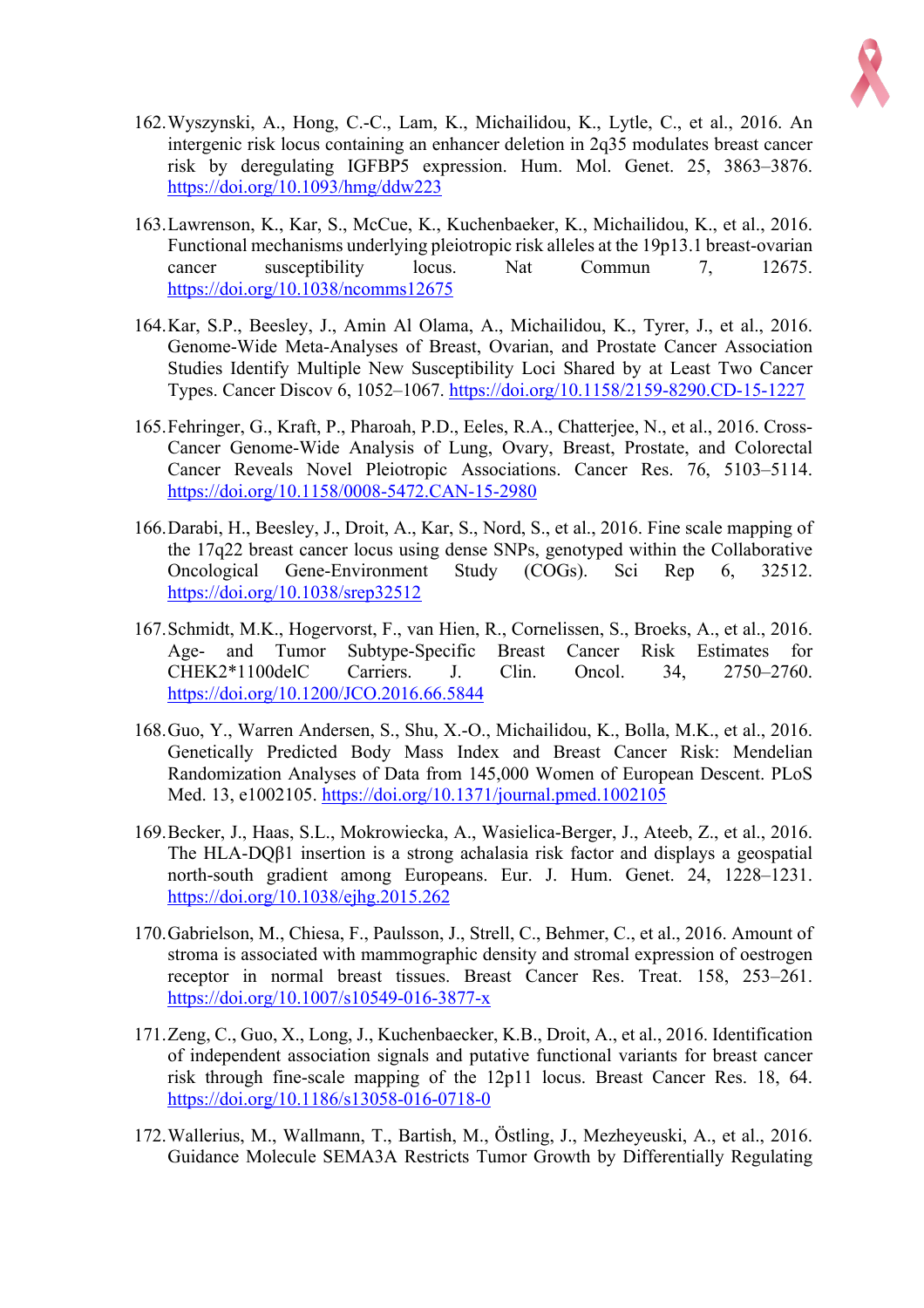

the Proliferation of Tumor-Associated Macrophages. Cancer Res. 76, 3166–3178. https://doi.org/10.1158/0008-5472.CAN-15-2596

- 173.Li, J., Holm, J., Bergh, J., Eriksson, M., Darabi, H., et al., 2016. Breast cancer genetic risk profile is differentially associated with interval and screen-detected breast cancers. Ann. Oncol. 27, 1181. https://doi.org/10.1093/annonc/mdw096
- 174.de la Hoya, M., Soukarieh, O., López-Perolio, I., Vega, A., Walker, L.C., et al., 2016. Combined genetic and splicing analysis of BRCA1 c.[594-2A>C; 641A>G] highlights the relevance of naturally occurring in-frame transcripts for developing disease gene variant classification algorithms. Hum. Mol. Genet. 25, 2256–2268. https://doi.org/10.1093/hmg/ddw094
- 175.Cheng, T.H., Thompson, D.J., O'Mara, T.A., Painter, J.N., Glubb, D.M., et al., 2016. Five endometrial cancer risk loci identified through genome-wide association analysis. Nat. Genet. 48, 667–674. https://doi.org/10.1038/ng.3562
- 176.Brand, J.S., Colzani, E., Johansson, A.L.V., Giesecke, J., Clements, M., et al., 2016b. Infection-related hospitalizations in breast cancer patients: Risk and impact on prognosis. J. Infect. 72, 650–658. https://doi.org/10.1016/j.jinf.2016.04.003
- 177.Tobin, N.P., Wennmalm, K., Lindström, L.S., Foukakis, T., He, L., et al., 2016. An Endothelial Gene Signature Score Predicts Poor Outcome in Patients with Endocrine-Treated, Low Genomic Grade Breast Tumors. Clin. Cancer Res. 22, 2417–2426. https://doi.org/10.1158/1078-0432.CCR-15-1691
- 178.Sjöberg, E., Augsten, M., Bergh, J., Jirström, K., Östman, A., 2016. Expression of the chemokine CXCL14 in the tumour stroma is an independent marker of survival in breast cancer. Br. J. Cancer 114, 1117–1124. https://doi.org/10.1038/bjc.2016.104
- 179.Ovarian Cancer Association Consortium, Breast Cancer Association Consortium, and Consortium of Modifiers of BRCA1 and BRCA2, Hollestelle, A., van der Baan, F.H., Berchuck, A., Johnatty, S.E., et al., 2016. No clinical utility of KRAS variant rs61764370 for ovarian or breast cancer. Gynecol. Oncol. 141, 386–401. https://doi.org/10.1016/j.ygyno.2015.04.034
- 180.Easton, D.F., Lesueur, F., Decker, B., Michailidou, K., Li, J., et al., 2016. No evidence that protein truncating variants in BRIP1 are associated with breast cancer risk: implications for gene panel testing. J. Med. Genet. 53, 298–309. https://doi.org/10.1136/jmedgenet-2015-103529
- 181.Couch, F.J., Kuchenbaecker, K.B., Michailidou, K., Mendoza-Fandino, G.A., Nord, S., et al., 2016. Identification of four novel susceptibility loci for oestrogen receptor negative breast cancer. Nat Commun 7, 11375. https://doi.org/10.1038/ncomms11375
- 182.Pelttari, L.M., Khan, S., Vuorela, M., Kiiski, J.I., Vilske, S., et al., 2016. RAD51B in Familial Breast Cancer. PLoS ONE 11, e0153788. https://doi.org/10.1371/journal.pone.0153788
- 183.Koitsalu, M., Sprangers, M.A.G., Eklund, M., Czene, K., Hall, P., et al., 2016. Public interest in and acceptability of the prospect of risk-stratified screening for breast and prostate cancer. Acta Oncol 55, 45–51. https://doi.org/10.3109/0284186X.2015.1043024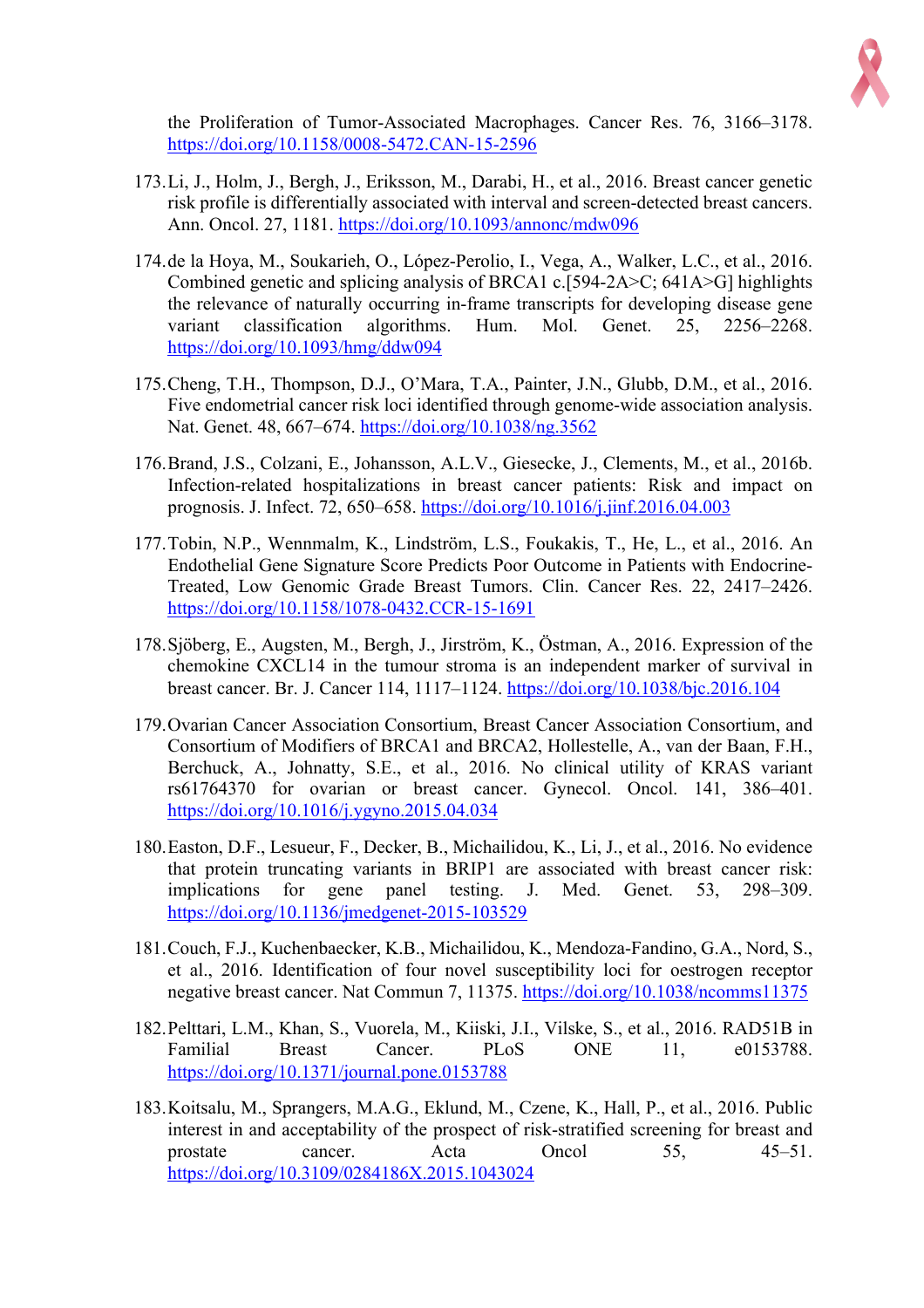

184.Horne, H.N., Chung, C.C., Zhang, H., Yu, K., Prokunina-Olsson, L., et al., 2016. Fine-Mapping of the 1p11.2 Breast Cancer Susceptibility Locus. PLoS ONE 11, e0160316. https://doi.org/10.1371/journal.pone.0160316

- 185.Tobin, N.P., Foukakis, T., De Petris, L., Bergh, J., 2015a. The importance of molecular markers for diagnosis and selection of targeted treatments in patients with cancer. J. Intern. Med. 278, 545–570. https://doi.org/10.1111/joim.12429
- 186.Jamshidi, M., Fagerholm, R., Khan, S., Aittomäki, K., Czene, K., et al., 2015. SNP-SNP interaction analysis of NF-κB signaling pathway on breast cancer survival. Oncotarget 6, 37979–37994. https://doi.org/10.18632/oncotarget.4991
- 187.Zhang, B., Shu, X.-O., Delahanty, R.J., Zeng, C., Michailidou, K., et al., 2015. Height and Breast Cancer Risk: Evidence From Prospective Studies and Mendelian Randomization. J. Natl. Cancer Inst. 107. https://doi.org/10.1093/jnci/djv219
- 188.Guo, X., Long, J., Zeng, C., Michailidou, K., Ghoussaini, M., et al., 2015. Fine-scale mapping of the 4q24 locus identifies two independent loci associated with breast cancer risk. Cancer Epidemiol. Biomarkers Prev. 24, 1680–1691. https://doi.org/10.1158/1055-9965.EPI-15-0363
- 189.Day, F.R., Ruth, K.S., Thompson, D.J., Lunetta, K.L., Pervjakova, N., et al., 2015. Large-scale genomic analyses link reproductive aging to hypothalamic signaling, breast cancer susceptibility and BRCA1-mediated DNA repair. Nat. Genet. 47, 1294–1303. https://doi.org/10.1038/ng.3412
- 190.Kimbung, S., Kovács, A., Danielsson, A., Bendahl, P.-O., Lövgren, K., et al., 2015. Contrasting breast cancer molecular subtypes across serial tumor progression stages: biological and prognostic implications. Oncotarget 6, 33306–33318. https://doi.org/10.18632/oncotarget.5089
- 191.Vilhjálmsson, B.J., Yang, J., Finucane, H.K., Gusev, A., Lindström, S., et al., 2015. Modeling Linkage Disequilibrium Increases Accuracy of Polygenic Risk Scores. Am. J. Hum. Genet. 97, 576–592. https://doi.org/10.1016/j.ajhg.2015.09.001
- 192.O'Mara, T.A., Glubb, D.M., Painter, J.N., Cheng, T., Dennis, J., et al., 2015. Comprehensive genetic assessment of the ESR1 locus identifies a risk region for endometrial cancer. Endocr. Relat. Cancer 22, 851–861. https://doi.org/10.1530/ERC-15-0319
- 193.Hong, J., Tobin, N.P., Rundqvist, H., Li, T., Lavergne, M., et al., 2015. Role of Tumor Pericytes in the Recruitment of Myeloid-Derived Suppressor Cells. J. Natl. Cancer Inst. 107. https://doi.org/10.1093/jnci/djv209
- 194.Abrahamsson, L., Czene, K., Hall, P., Humphreys, K., 2015. Breast cancer tumour growth modelling for studying the association of body size with tumour growth rate and symptomatic detection using case-control data. Breast Cancer Res. 17, 116. https://doi.org/10.1186/s13058-015-0614-z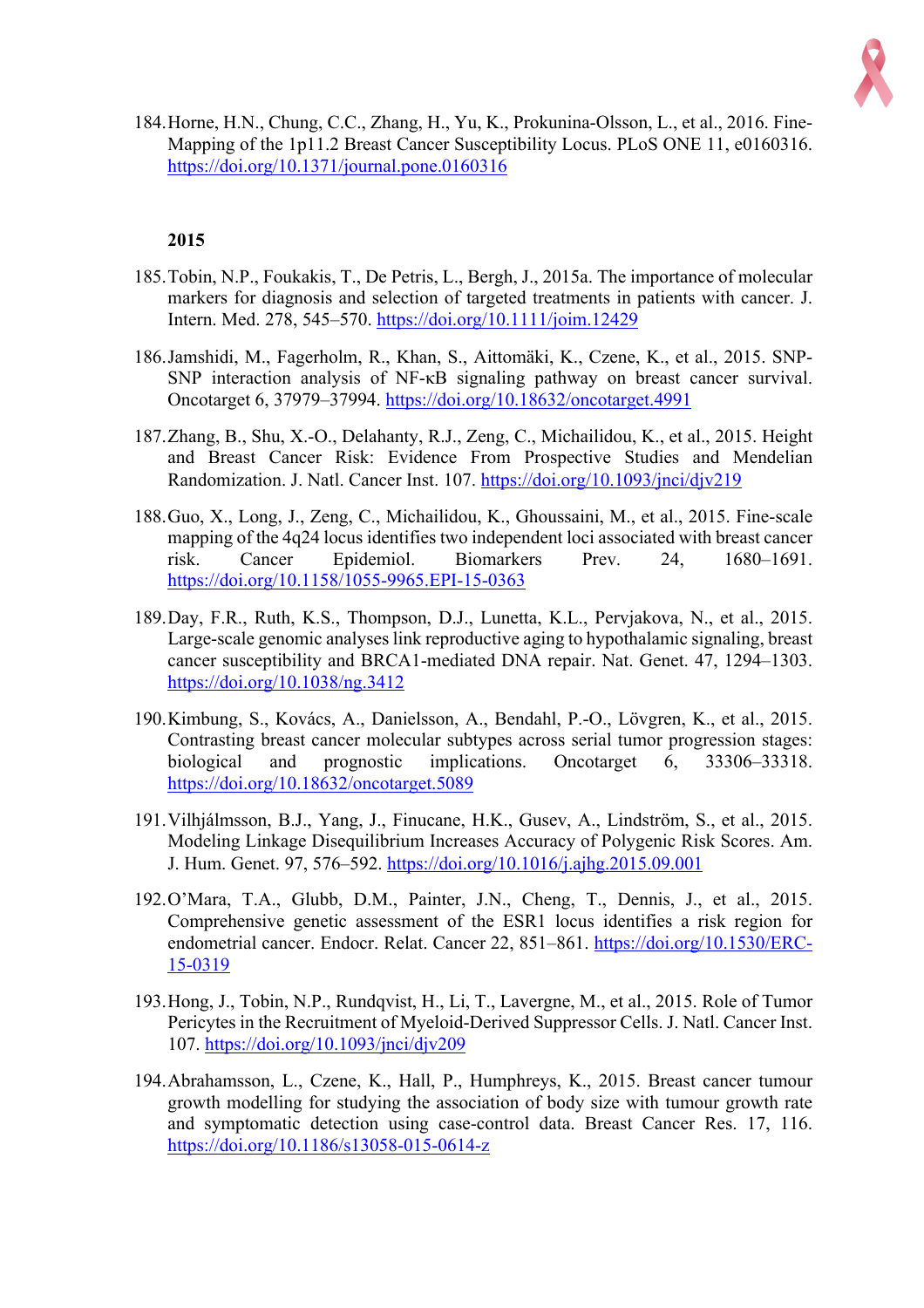

- 195.Rudolph, A., Fasching, P.A., Behrens, S., Eilber, U., Bolla, M.K., et al., 2015a. A comprehensive evaluation of interaction between genetic variants and use of menopausal hormone therapy on mammographic density. Breast Cancer Res. 17, 110. https://doi.org/10.1186/s13058-015-0625-9
- 196.He, W., Fang, F., Varnum, C., Eriksson, M., Hall, P., et al., 2015. Predictors of Discontinuation of Adjuvant Hormone Therapy in Patients With Breast Cancer. J. Clin. Oncol. 33, 2262–2269. https://doi.org/10.1200/JCO.2014.59.3673
- 197.Darabi, H., McCue, K., Beesley, J., Michailidou, K., Nord, S., et al., 2015. Polymorphisms in a Putative Enhancer at the 10q21.2 Breast Cancer Risk Locus Regulate NRBF2 Expression. Am. J. Hum. Genet. 97, 22–34. https://doi.org/10.1016/j.ajhg.2015.05.002
- 198.Trinh, T., Christensen, S.E., Brand, J.S., Cuzick, J., Czene, K., et al., 2015. Background risk of breast cancer influences the association between alcohol consumption and mammographic density. Br. J. Cancer 113, 159–165. https://doi.org/10.1038/bjc.2015.185
- 199.Stone, J., Thompson, D.J., Dos Santos Silva, I., Scott, C., Tamimi, R.M., et al., 2015. Novel Associations between Common Breast Cancer Susceptibility Variants and Risk-Predicting Mammographic Density Measures. Cancer Res. 75, 2457–2467. https://doi.org/10.1158/0008-5472.CAN-14-2012
- 200.Brand, J.S., Li, J., Humphreys, K., Karlsson, R., Eriksson, M., et al., 2015. Identification of two novel mammographic density loci at 6Q25.1. Breast Cancer Res. 17, 75. https://doi.org/10.1186/s13058-015-0591-2
- 201.Klevebring, D., Lindberg, J., Rockberg, J., Hilliges, C., Hall, P., et al., 2015. Exome sequencing of contralateral breast cancer identifies metastatic disease. Breast Cancer Res. Treat. 151, 319–324. https://doi.org/10.1007/s10549-015-3403-6
- 202.Cheddad, A., Czene, K., Hall, P., Humphreys, K., 2015. Pectoral muscle attenuation as a marker for breast cancer risk in full-field digital mammography. Cancer Epidemiol. Biomarkers Prev. 24, 985–991. https://doi.org/10.1158/1055-9965.EPI-14-1362
- 203.Orr, N., Dudbridge, F., Dryden, N., Maguire, S., Novo, D., et al., 2015. Fine-mapping identifies two additional breast cancer susceptibility loci at 9q31.2. Hum. Mol. Genet. 24, 2966–2984. https://doi.org/10.1093/hmg/ddv035
- 204.Schoormans, D., Czene, K., Hall, P., Brandberg, Y., 2015. The impact of co-morbidity on health-related quality of life in breast cancer survivors and controls. Acta Oncol 54, 727–734. https://doi.org/10.3109/0284186X.2014.998277
- 205.Mavaddat, N., Pharoah, P.D.P., Michailidou, K., Tyrer, J., Brook, M.N., et al., 2015. Prediction of breast cancer risk based on profiling with common genetic variants. J. Natl. Cancer Inst. 107. https://doi.org/10.1093/jnci/djv036
- 206.Guo, Q., Schmidt, M.K., Kraft, P., Canisius, S., Chen, C., et al., 2015. Identification of novel genetic markers of breast cancer survival. J. Natl. Cancer Inst. 107. https://doi.org/10.1093/jnci/djv081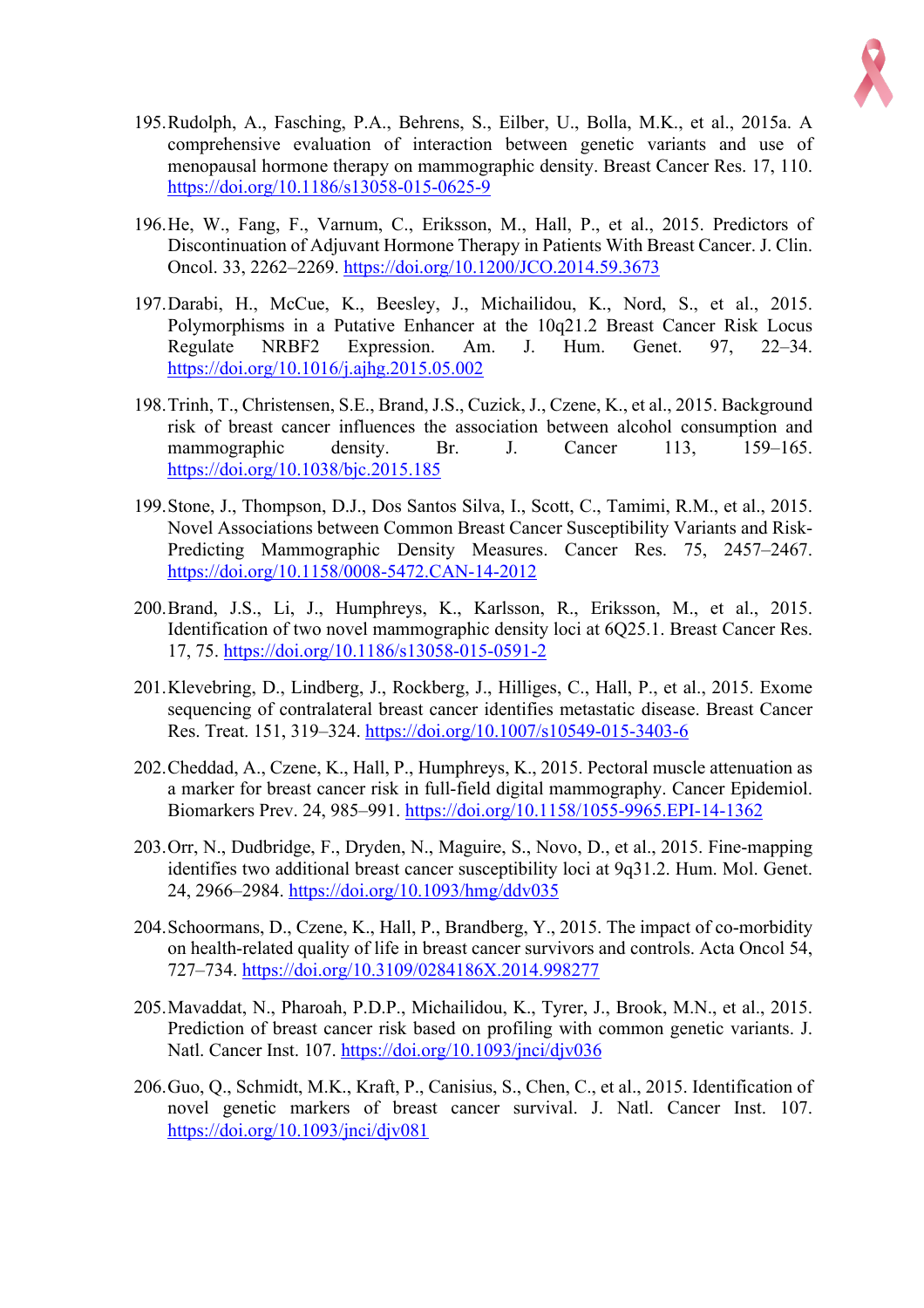

- 207.Pirie, A., Guo, Q., Kraft, P., Canisius, S., Eccles, D.M., et al., 2015. Common germline polymorphisms associated with breast cancer-specific survival. Breast Cancer Res. 17, 58. https://doi.org/10.1186/s13058-015-0570-7
- 208.Fagerholm, R., Schmidt, M.K., Khan, S., Rafiq, S., Tapper, W., et al., 2015. The SNP rs6500843 in 16p13.3 is associated with survival specifically among chemotherapytreated breast cancer patients. Oncotarget 6, 7390–7407. https://doi.org/10.18632/oncotarget.3506
- 209.Trinh, Thang, Eriksson, M., Darabi, H., Bonn, S.E., Brand, J.S., et al., 2015. Background risk of breast cancer and the association between physical activity and mammographic density. Breast Cancer Res. 17, 50. https://doi.org/10.1186/s13058- 015-0565-4
- 210.Michailidou, K., Beesley, J., Lindstrom, S., Canisius, S., Dennis, J., et al., 2015. Genome-wide association analysis of more than 120,000 individuals identifies 15 new susceptibility loci for breast cancer. Nat. Genet. 47, 373–380. https://doi.org/10.1038/ng.3242
- 211.Holm, J., Humphreys, K., Li, J., Ploner, A., Cheddad, A., et al., 2015. Risk factors and tumor characteristics of interval cancers by mammographic density. J. Clin. Oncol. 33, 1030–1037. https://doi.org/10.1200/JCO.2014.58.9986
- 212.Rudolph, A., Milne, R.L., Truong, T., Knight, J.A., Seibold, P., et al., 2015b. Investigation of gene-environment interactions between 47 newly identified breast cancer susceptibility loci and environmental risk factors. Int. J. Cancer 136, E685-696. https://doi.org/10.1002/ijc.29188
- 213.Painter, J.N., O'Mara, T.A., Batra, J., Cheng, T., Lose, F.A., et al., 2015. Fine-mapping of the HNF1B multicancer locus identifies candidate variants that mediate endometrial cancer risk. Hum. Mol. Genet. 24, 1478–1492. https://doi.org/10.1093/hmg/ddu552
- 214.Kabisch, M., Lorenzo Bermejo, J., Dünnebier, T., Ying, S., Michailidou, K., et al., 2015. Inherited variants in the inner centromere protein (INCENP) gene of the chromosomal passenger complex contribute to the susceptibility of ER-negative breast cancer. Carcinogenesis 36, 256–271. https://doi.org/10.1093/carcin/bgu326
- 215.Carvajal-Carmona, L.G., O'Mara, T.A., Painter, J.N., Lose, F.A., Dennis, J., et al., 2015. Candidate locus analysis of the TERT-CLPTM1L cancer risk region on chromosome 5p15 identifies multiple independent variants associated with endometrial cancer risk. Hum. Genet. 134, 231–245. https://doi.org/10.1007/s00439-014-1515-4
- 216.Glubb, D.M., Maranian, M.J., Michailidou, K., Pooley, K.A., Meyer, K.B., et al., 2015. Fine-scale mapping of the 5q11.2 breast cancer locus reveals at least three independent risk variants regulating MAP3K1. Am. J. Hum. Genet. 96, 5–20. https://doi.org/10.1016/j.ajhg.2014.11.009
- 217.Lin, W.-Y., Camp, N.J., Ghoussaini, M., Beesley, J., Michailidou, K., et al., 2015. Identification and characterization of novel associations in the CASP8/ALS2CR12 region on chromosome 2 with breast cancer risk. Hum. Mol. Genet. 24, 285–298. https://doi.org/10.1093/hmg/ddu431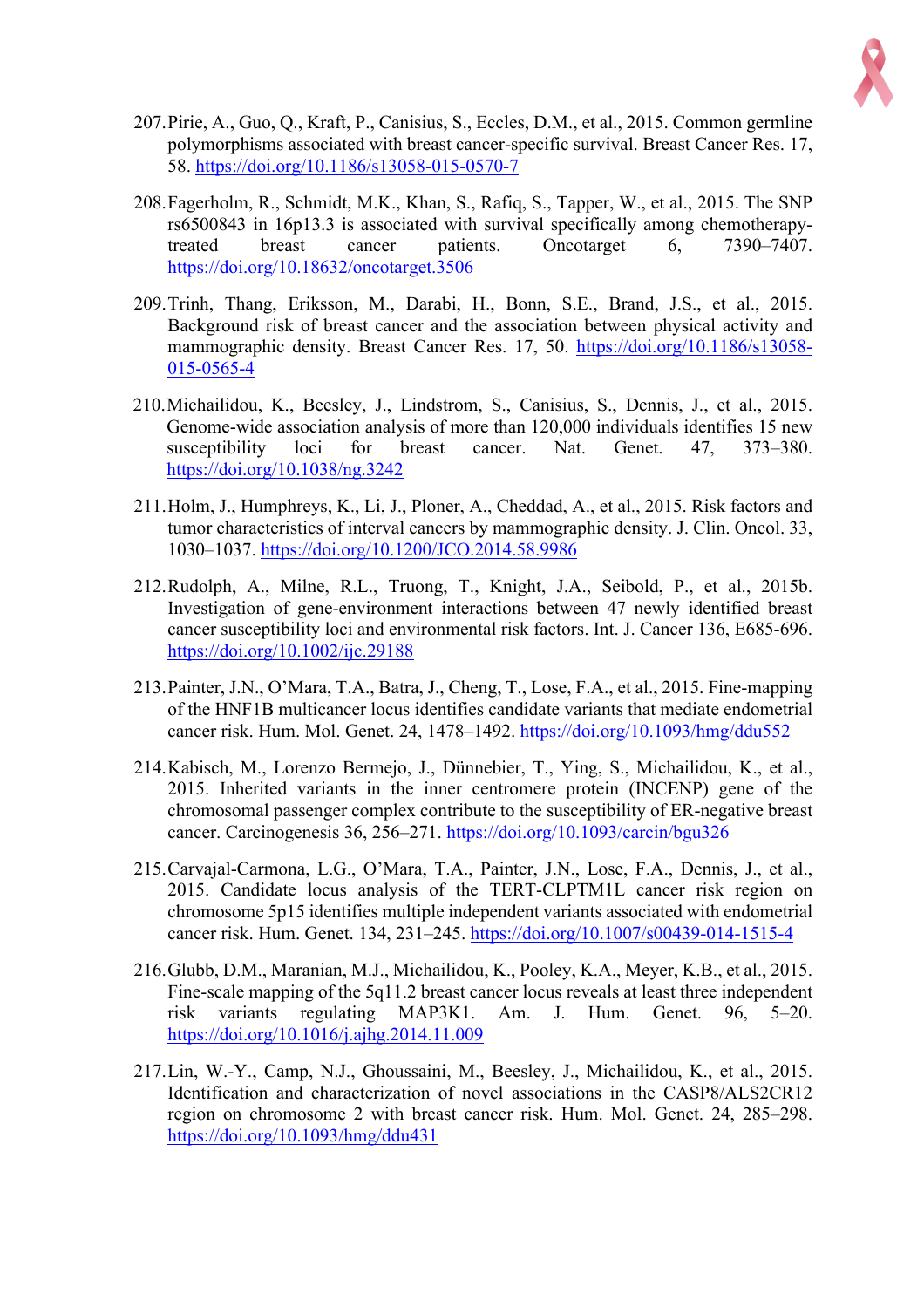

- 218.Tobin, N.P., Harrell, J.C., Lövrot, J., Egyhazi Brage, S., Frostvik Stolt, M., et al., 2015b. Molecular subtype and tumor characteristics of breast cancer metastases as assessed by gene expression significantly influence patient post-relapse survival. Ann. Oncol. 26, 81–88. https://doi.org/10.1093/annonc/mdu498
- 219.Cheng, T.H.T., Thompson, D., Painter, J., O'Mara, T., Gorman, M., et al., 2015. Metaanalysis of genome-wide association studies identifies common susceptibility polymorphisms for colorectal and endometrial cancer near SH2B3 and TSHZ1. Sci Rep 5, 17369. https://doi.org/10.1038/srep17369
- 220.Lei, J., Rudolph, A., Moysich, K.B., Rafiq, S., Behrens, S., et al., 2015. Assessment of variation in immunosuppressive pathway genes reveals TGFBR2 to be associated with prognosis of estrogen receptor-negative breast cancer after chemotherapy. Breast Cancer Res. 17, 18. https://doi.org/10.1186/s13058-015-0522-2
- 221.Johansson, H.J., Sanchez, B.C., Forshed, J., Stål, O., Fohlin, H., et al., 2015. Proteomics profiling identify CAPS as a potential predictive marker of tamoxifen resistance in estrogen receptor positive breast cancer. Clin Proteomics 12, 8. https://doi.org/10.1186/s12014-015-9080-y

- 222.Spurdle, A.B., Couch, F.J., Parsons, M.T., McGuffog, L., Barrowdale, D., et al., 2014. Refined histopathological predictors of BRCA1 and BRCA2 mutation status: a largescale analysis of breast cancer characteristics from the BCAC, CIMBA, and ENIGMA consortia. Breast Cancer Res. 16, 3419. https://doi.org/10.1186/s13058-014-0474-y
- 223.Brand, J.S., Humphreys, K., Thompson, D.J., Li, J., Eriksson, M., et al., 2014a. Volumetric mammographic density: heritability and association with breast cancer susceptibility loci. J. Natl. Cancer Inst. 106. https://doi.org/10.1093/jnci/dju334
- 224.Purrington, K.S., Slettedahl, S., Bolla, M.K., Michailidou, K., Czene, K., et al., 2014. Genetic variation in mitotic regulatory pathway genes is associated with breast tumor grade. Hum. Mol. Genet. 23, 6034–6046. https://doi.org/10.1093/hmg/ddu300
- 225.Milne, R.L., Burwinkel, B., Michailidou, K., Arias-Perez, J.-I., Zamora, M.P., et al., 2014a. Common non-synonymous SNPs associated with breast cancer susceptibility: findings from the Breast Cancer Association Consortium. Hum. Mol. Genet. 23, 6096– 6111. https://doi.org/10.1093/hmg/ddu311
- 226.Lindström, S., Thompson, D.J., Paterson, A.D., Li, J., Gierach, G.L., et al., 2014. Genome-wide association study identifies multiple loci associated with both mammographic density and breast cancer risk. Nat Commun 5, 5303. https://doi.org/10.1038/ncomms6303
- 227.Perry, J.R., Day, F., Elks, C.E., Sulem, P., Thompson, D.J., et al., 2014. Parent-oforigin-specific allelic associations among 106 genomic loci for age at menarche. Nature 514, 92–97. https://doi.org/10.1038/nature13545
- 228.Lindström, L.S., Li, J., Lee, M., Einbeigi, Z., Hartman, M., et al., 2014. Prognostic information of a previously diagnosed sister is an independent prognosticator for a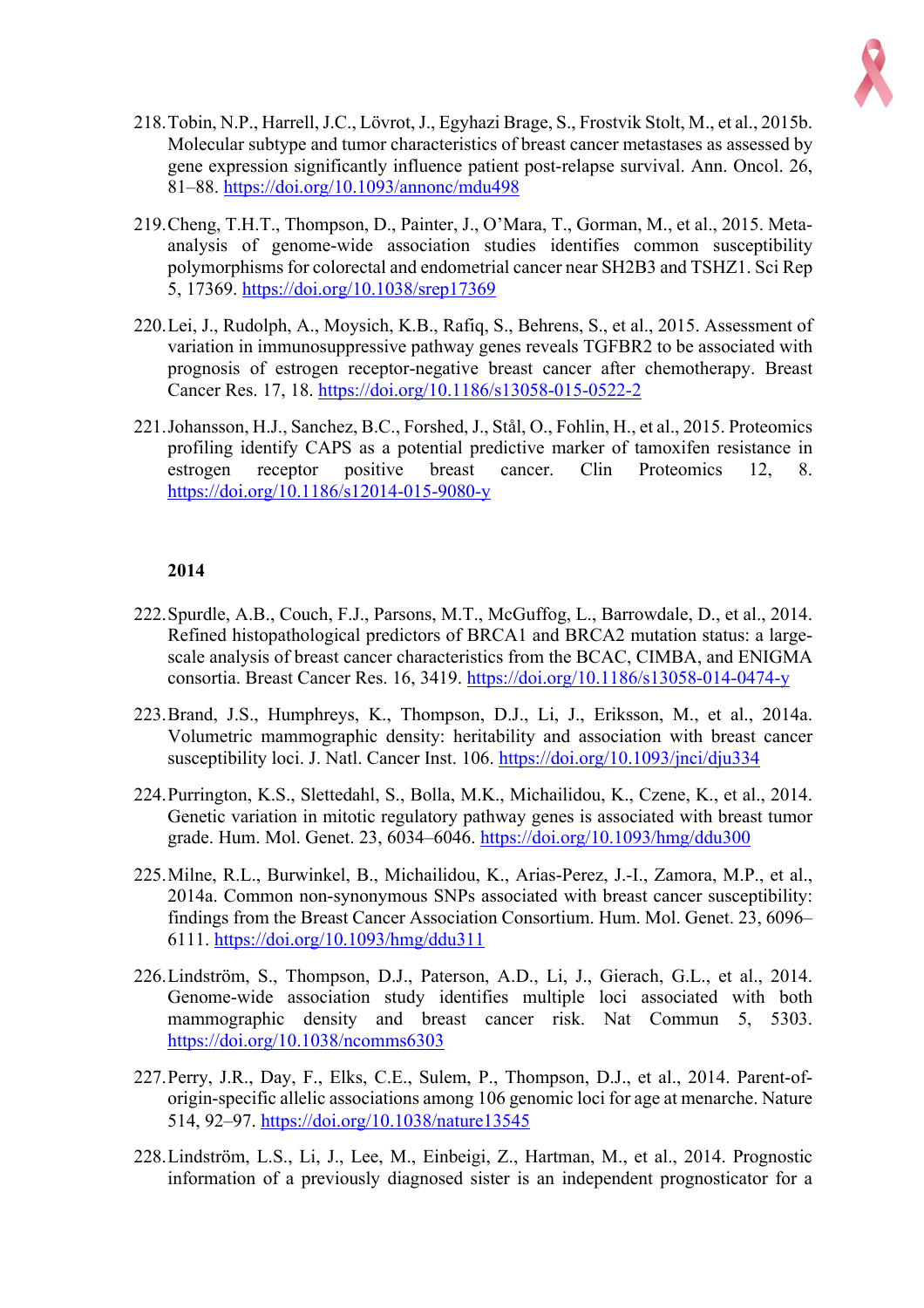

newly diagnosed sister with breast cancer. Ann. Oncol. 25, 1966–1972. https://doi.org/10.1093/annonc/mdu270

- 229.Ghoussaini, M., Edwards, S.L., Michailidou, K., Nord, S., Cowper-Sal Lari, R., et al., 2014. Evidence that breast cancer risk at the 2q35 locus is mediated through IGFBP5 regulation. Nat Commun 4, 4999. https://doi.org/10.1038/ncomms5999
- 230.Brand, J.S., Czene, K., Shepherd, J.A., Leifland, K., Heddson, B., et al., 2014b. Automated measurement of volumetric mammographic density: a tool for widespread breast cancer risk assessment. Cancer Epidemiol. Biomarkers Prev. 23, 1764–1772. https://doi.org/10.1158/1055-9965.EPI-13-1219
- 231.Rosin, G., de Boniface, J., Karthik, G.M., Frisell, J., Bergh, J., et al., 2014. Oestrogen receptors β1 and βcx have divergent roles in breast cancer survival and lymph node metastasis. Br. J. Cancer 111, 918–926. https://doi.org/10.1038/bjc.2014.398
- 232.Klevebring, D., Rosin, G., Ma, R., Lindberg, J., Czene, K., et al., 2014a. Sequencing of breast cancer stem cell populations indicates a dynamic conversion between differentiation states in vivo. Breast Cancer Res. 16, R72. https://doi.org/10.1186/bcr3687
- 233.Cheddad, A., Czene, K., Shepherd, J.A., Li, J., Hall, P., et al., 2014a. Enhancement of mammographic density measures in breast cancer risk prediction. Cancer Epidemiol. Biomarkers Prev. 23, 1314–1323. https://doi.org/10.1158/1055-9965.EPI-13-1240
- 234.Li, J., Lindström, L.S., Foo, J.N., Rafiq, S., Schmidt, M.K., et al., 2014. 2q36.3 is associated with prognosis for oestrogen receptor-negative breast cancer patients treated with chemotherapy. Nat Commun 5, 4051. https://doi.org/10.1038/ncomms5051
- 235.Pettersson, A., Graff, R.E., Ursin, G., Santos Silva, I.D., McCormack, V., et al., 2014. Mammographic density phenotypes and risk of breast cancer: a meta-analysis. J. Natl. Cancer Inst. 106. https://doi.org/10.1093/jnci/dju078
- 236.Perry, J.R.B., Hsu, Y.-H., Chasman, D.I., Johnson, A.D., Elks, C., et al., 2014. DNA mismatch repair gene MSH6 implicated in determining age at natural menopause. Hum. Mol. Genet. 23, 2490–2497. https://doi.org/10.1093/hmg/ddt620
- 237.Tobin, N.P., Lindström, L.S., Carlson, J.W., Bjöhle, J., Bergh, J., et al., 2014. Multilevel gene expression signatures, but not binary, outperform Ki67 for the long term prognostication of breast cancer patients. Mol Oncol 8, 741–752. https://doi.org/10.1016/j.molonc.2014.02.007
- 238.Sovio, U., Li, J., Aitken, Z., Humphreys, K., Czene, K., et al., 2014. Comparison of fully and semi-automated area-based methods for measuring mammographic density and predicting breast cancer risk. Br. J. Cancer 110, 1908–1916. https://doi.org/10.1038/bjc.2014.82
- 239.Milne, R.L., Herranz, J., Michailidou, K., Dennis, J., Tyrer, J.P., et al., 2014b. A largescale assessment of two-way SNP interactions in breast cancer susceptibility using 46,450 cases and 42,461 controls from the breast cancer association consortium. Hum. Mol. Genet. 23, 1934–1946. https://doi.org/10.1093/hmg/ddt581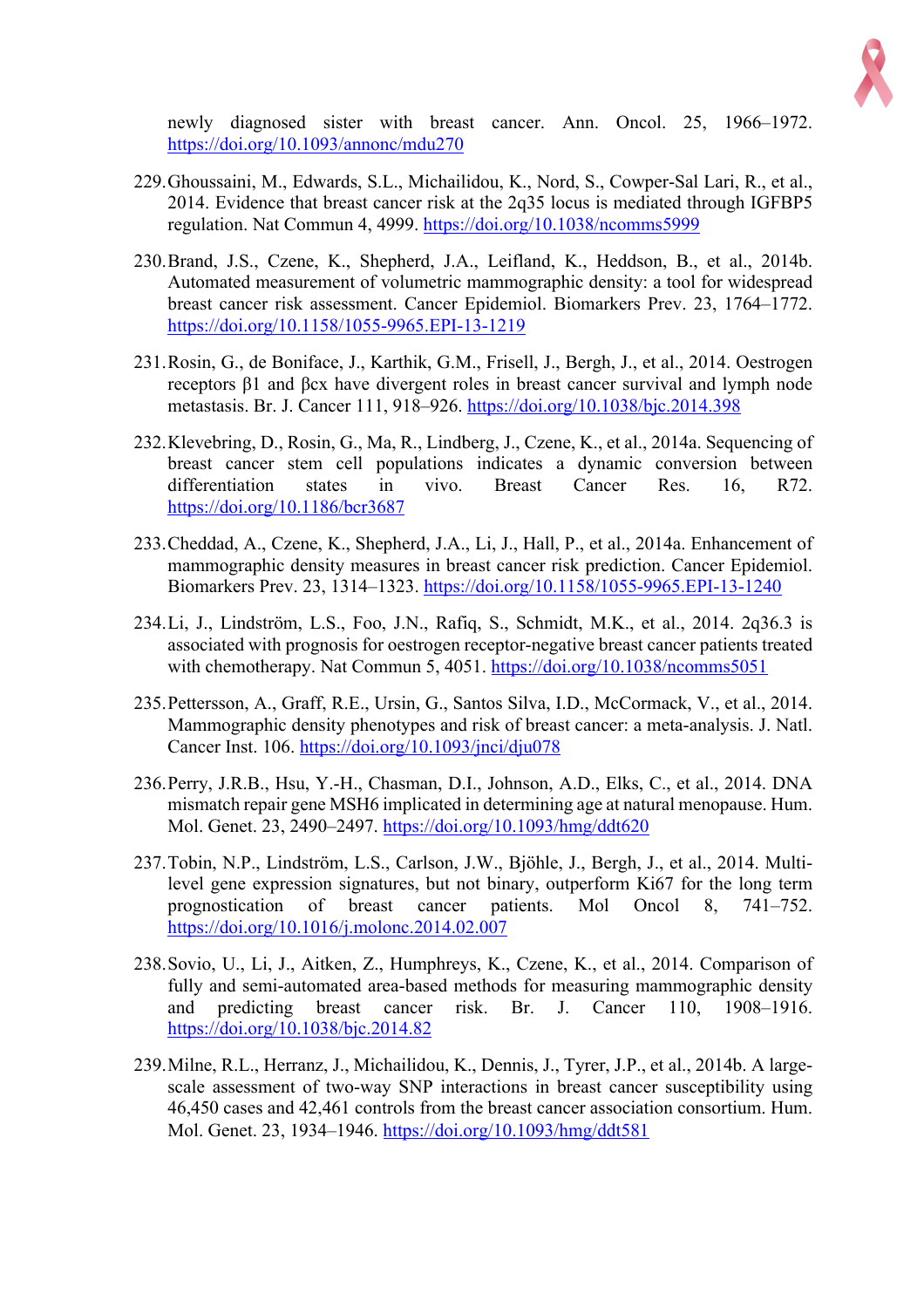

- 240.Ahsan, H., Halpern, J., Kibriya, M.G., Pierce, B.L., Tong, L., et al., 2014. A genomewide association study of early-onset breast cancer identifies PFKM as a novel breast cancer gene and supports a common genetic spectrum for breast cancer at any age. Cancer Epidemiol. Biomarkers Prev. 23, 658–669. https://doi.org/10.1158/1055- 9965.EPI-13-0340
- 241.Colzani, E., Johansson, A.L.V., Liljegren, A., Foukakis, T., Clements, M., et al., 2014. Time-dependent risk of developing distant metastasis in breast cancer patients according to treatment, age and tumour characteristics. Br. J. Cancer 110, 1378–1384. https://doi.org/10.1038/bjc.2014.5
- 242.Agarwal, D., Pineda, S., Michailidou, K., Herranz, J., Pita, G., et al., 2014. FGF receptor genes and breast cancer susceptibility: results from the Breast Cancer Association Consortium. Br. J. Cancer 110, 1088–1100. https://doi.org/10.1038/bjc.2013.769
- 243.Justenhoven, C., Pentimalli, D., Rabstein, S., Harth, V., Lotz, A., et al., 2014. CYP2B6\*6 is associated with increased breast cancer risk. Int. J. Cancer 134, 426–430. https://doi.org/10.1002/ijc.28356
- 244.Schoeps, A., Rudolph, A., Seibold, P., Dunning, A.M., Milne, R.L., et al., 2014. Identification of new genetic susceptibility loci for breast cancer through consideration of gene-environment interactions. Genet. Epidemiol. 38, 84–93. https://doi.org/10.1002/gepi.21771
- 245.Sawyer, E., Roylance, R., Petridis, C., Brook, M.N., Nowinski, S., et al., 2014. Genetic predisposition to in situ and invasive lobular carcinoma of the breast. PLoS Genet. 10, e1004285. https://doi.org/10.1371/journal.pgen.1004285
- 246.Klevebring, D., Neiman, M., Sundling, S., Eriksson, L., Darai Ramqvist, E., et al., 2014b. Evaluation of exome sequencing to estimate tumor burden in plasma. PLoS ONE 9, e104417. https://doi.org/10.1371/journal.pone.0104417
- 247.Khan, S., Greco, D., Michailidou, K., Milne, R.L., Muranen, T.A., et al., 2014. MicroRNA related polymorphisms and breast cancer risk. PLoS ONE 9, e109973. https://doi.org/10.1371/journal.pone.0109973
- 248.Cheddad, A., Czene, K., Eriksson, M., Li, J., Easton, D., et al., 2014b. Area and volumetric density estimation in processed full-field digital mammograms for risk assessment of breast cancer. PLoS ONE 9, e110690. https://doi.org/10.1371/journal.pone.0110690

- 249.Meyer, K.B., O'Reilly, M., Michailidou, K., Carlebur, S., Edwards, S.L., et al., 2013. Fine-scale mapping of the FGFR2 breast cancer risk locus: putative functional variants differentially bind FOXA1 and E2F1. Am. J. Hum. Genet. 93, 1046–1060. https://doi.org/10.1016/j.ajhg.2013.10.026
- 250.Rudolph, A., Hein, R., Lindström, S., Beckmann, L., Behrens, S., et al., 2013. Genetic modifiers of menopausal hormone replacement therapy and breast cancer risk: a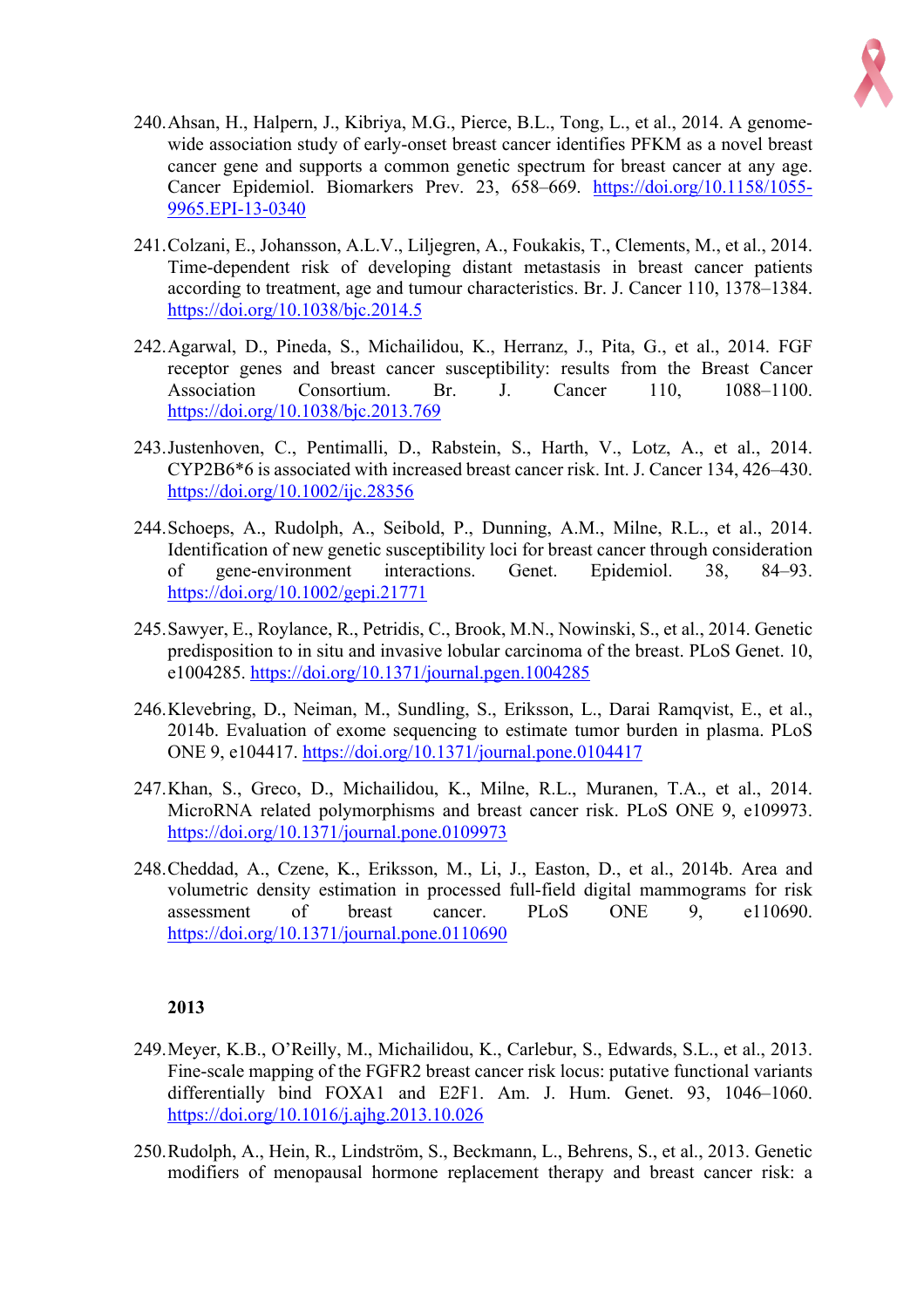

genome-wide interaction study. Endocr. Relat. Cancer 20, 875–887. https://doi.org/10.1530/ERC-13-0349

- 251.Milosevic, J., Klinge, J., Borg, A.-L., Foukakis, T., Bergh, J., et al., 2013. Clinical instability of breast cancer markers is reflected in long-term in vitro estrogen deprivation studies. BMC Cancer 13, 473. https://doi.org/10.1186/1471-2407-13-473
- 252.Li, J., Foo, J.N., Schoof, N., Varghese, J.S., Fernandez-Navarro, P., et al., 2013a. Largescale genotyping identifies a new locus at 22q13.2 associated with female breast size. J. Med. Genet. 50, 666–673. https://doi.org/10.1136/jmedgenet-2013-101708
- 253.Li, J., Humphreys, K., Eriksson, L., Edgren, G., Czene, K., et al., 2013b. Mammographic density reduction is a prognostic marker of response to adjuvant tamoxifen therapy in postmenopausal patients with breast cancer. J. Clin. Oncol. 31, 2249–2256. https://doi.org/10.1200/JCO.2012.44.5015
- 254.Eriksson, L., Czene, K., Rosenberg, L.U., Törnberg, S., Humphreys, K., et al., 2013a. Mammographic density and survival in interval breast cancers. Breast Cancer Res. 15, R48. https://doi.org/10.1186/bcr3440
- 255.Frings, O., Augsten, M., Tobin, N.P., Carlson, J., Paulsson, J., et al., 2013. Prognostic significance in breast cancer of a gene signature capturing stromal PDGF signaling. Am. J. Pathol. 182, 2037–2047. https://doi.org/10.1016/j.ajpath.2013.02.018
- 256.Sandberg, M.E.C., Alkner, S., Hartman, M., Eloranta, S., Rydén, L., et al., 2013a. Influence of radiotherapy for the first tumor on aggressiveness of contralateral breast cancer. Int. J. Cancer 132, 2388–2394. https://doi.org/10.1002/ijc.27890
- 257.French, J.D., Ghoussaini, M., Edwards, S.L., Meyer, K.B., Michailidou, K., et al., 2013. Functional variants at the 11q13 risk locus for breast cancer regulate cyclin D1 expression through long-range enhancers. Am. J. Hum. Genet. 92, 489–503. https://doi.org/10.1016/j.ajhg.2013.01.002
- 258.Michailidou, K., Hall, P., Gonzalez-Neira, A., Ghoussaini, M., Dennis, J., et al., 2013. Large-scale genotyping identifies 41 new loci associated with breast cancer risk. Nat. Genet. 45, 353–361, 361e1-2. https://doi.org/10.1038/ng.2563
- 259.Hein, R., Flesch-Janys, D., Dahmen, N., Beckmann, L., Lindström, S., et al., 2013. A genome-wide association study to identify genetic susceptibility loci that modify ductal and lobular postmenopausal breast cancer risk associated with menopausal hormone therapy use: a two-stage design with replication. Breast Cancer Res. Treat. 138, 529– 542. https://doi.org/10.1007/s10549-013-2443-z
- 260.Garcia-Closas, M., Couch, F.J., Lindstrom, S., Michailidou, K., Schmidt, M.K., et al., 2013. Genome-wide association studies identify four ER negative-specific breast cancer risk loci. Nat. Genet. 45, 392–398, 398e1-2. https://doi.org/10.1038/ng.2561
- 261.Bojesen, S.E., Pooley, K.A., Johnatty, S.E., Beesley, J., Michailidou, K., et al., 2013. Multiple independent variants at the TERT locus are associated with telomere length and risks of breast and ovarian cancer. Nat. Genet. 45, 371–384, 384e1-2. https://doi.org/10.1038/ng.2566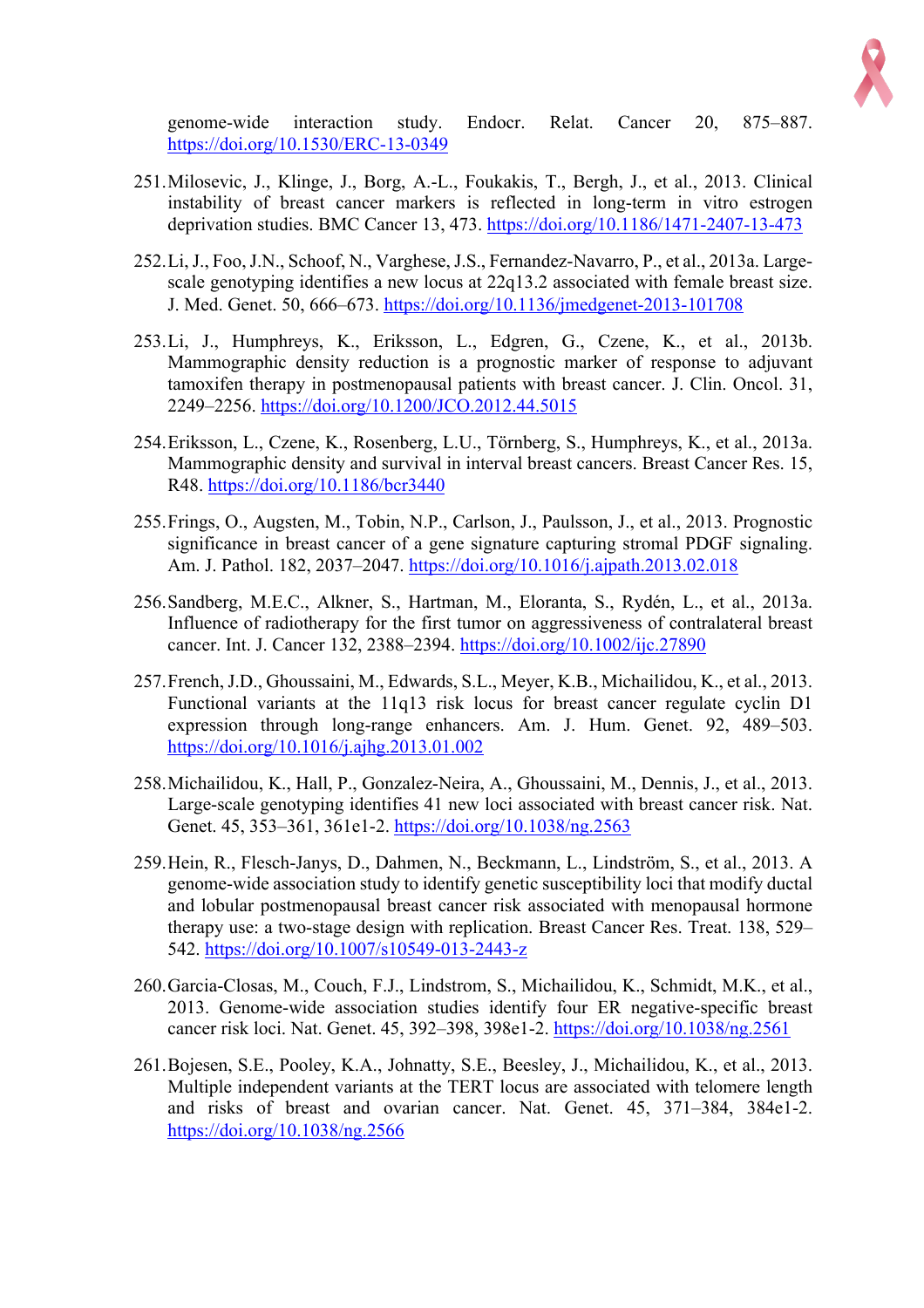

- 262.Sandberg, M.E.C., Li, J., Hall, P., Hartman, M., dos-Santos-Silva, I., et al., 2013b. Change of mammographic density predicts the risk of contralateral breast cancer--a case-control study. Breast Cancer Res. 15, R57. https://doi.org/10.1186/bcr3451
- 263.Li, J., Czene, K., Brauch, H., Schroth, W., Saladores, P., et al., 2013c. Association of CYP2D6 metabolizer status with mammographic density change in response to tamoxifen treatment. Breast Cancer Res. 15, R93. https://doi.org/10.1186/bcr3495
- 264.Eriksson, L., Czene, K., Rosenberg, L., Humphreys, K., Hall, P., 2013b. Possible influence of mammographic density on local and locoregional recurrence of breast cancer. Breast Cancer Res. 15, R56. https://doi.org/10.1186/bcr3450
- 265.Brand, J.S., Czene, K., Eriksson, L., Trinh, T., Bhoo-Pathy, N., et al., 2013. Influence of lifestyle factors on mammographic density in postmenopausal women. PLoS ONE 8, e81876. https://doi.org/10.1371/journal.pone.0081876

- 266.Siddiq, A., Couch, F.J., Chen, G.K., Lindström, S., Eccles, D., et al., 2012. A metaanalysis of genome-wide association studies of breast cancer identifies two novel susceptibility loci at 6q14 and 20q11. Hum. Mol. Genet. 21, 5373–5384. https://doi.org/10.1093/hmg/dds381
- 267.Weischer, M., Nordestgaard, B.G., Pharoah, P., Bolla, M.K., Nevanlinna, H., et al., 2012. CHEK2\*1100delC heterozygosity in women with breast cancer associated with early death, breast cancer-specific death, and increased risk of a second breast cancer. J. Clin. Oncol. 30, 4308–4316. https://doi.org/10.1200/JCO.2012.42.7336
- 268.Warren, H., Dudbridge, F., Fletcher, O., Orr, N., Johnson, N., et al., 2012. 9q31.2 rs865686 as a susceptibility locus for estrogen receptor-positive breast cancer: evidence from the Breast Cancer Association Consortium. Cancer Epidemiol. Biomarkers Prev. 21, 1783–1791. https://doi.org/10.1158/1055-9965.EPI-12-0526
- 269.Fasching, P.A., Pharoah, P.D.P., Cox, A., Nevanlinna, H., Bojesen, S.E., et al., 2012. The role of genetic breast cancer susceptibility variants as prognostic factors. Hum. Mol. Genet. 21, 3926–3939. https://doi.org/10.1093/hmg/dds159
- 270.Tobin, N.P., Bergh, J., 2012. Analysis of Cyclin D1 in Breast Cancer: A Call to Arms. Curr Breast Cancer Rep 4, 171–173. https://doi.org/10.1007/s12609-012-0083-7
- 271.Li, J., Szekely, L., Eriksson, L., Heddson, B., Sundbom, A., et al., 2012. Highthroughput mammographic-density measurement: a tool for risk prediction of breast cancer. Breast Cancer Res. 14, R114. https://doi.org/10.1186/bcr3238
- 272.Stevens, K.N., Lindstrom, S., Scott, C.G., Thompson, D., Sellers, T.A., et al., 2012a. Identification of a novel percent mammographic density locus at 12q24. Hum. Mol. Genet. 21, 3299–3305. https://doi.org/10.1093/hmg/dds158
- 273.Vachon, C.M., Scott, C.G., Fasching, P.A., Hall, P., Tamimi, R.M., et al., 2012a. Common breast cancer susceptibility variants in LSP1 and RAD51L1 are associated with mammographic density measures that predict breast cancer risk. Cancer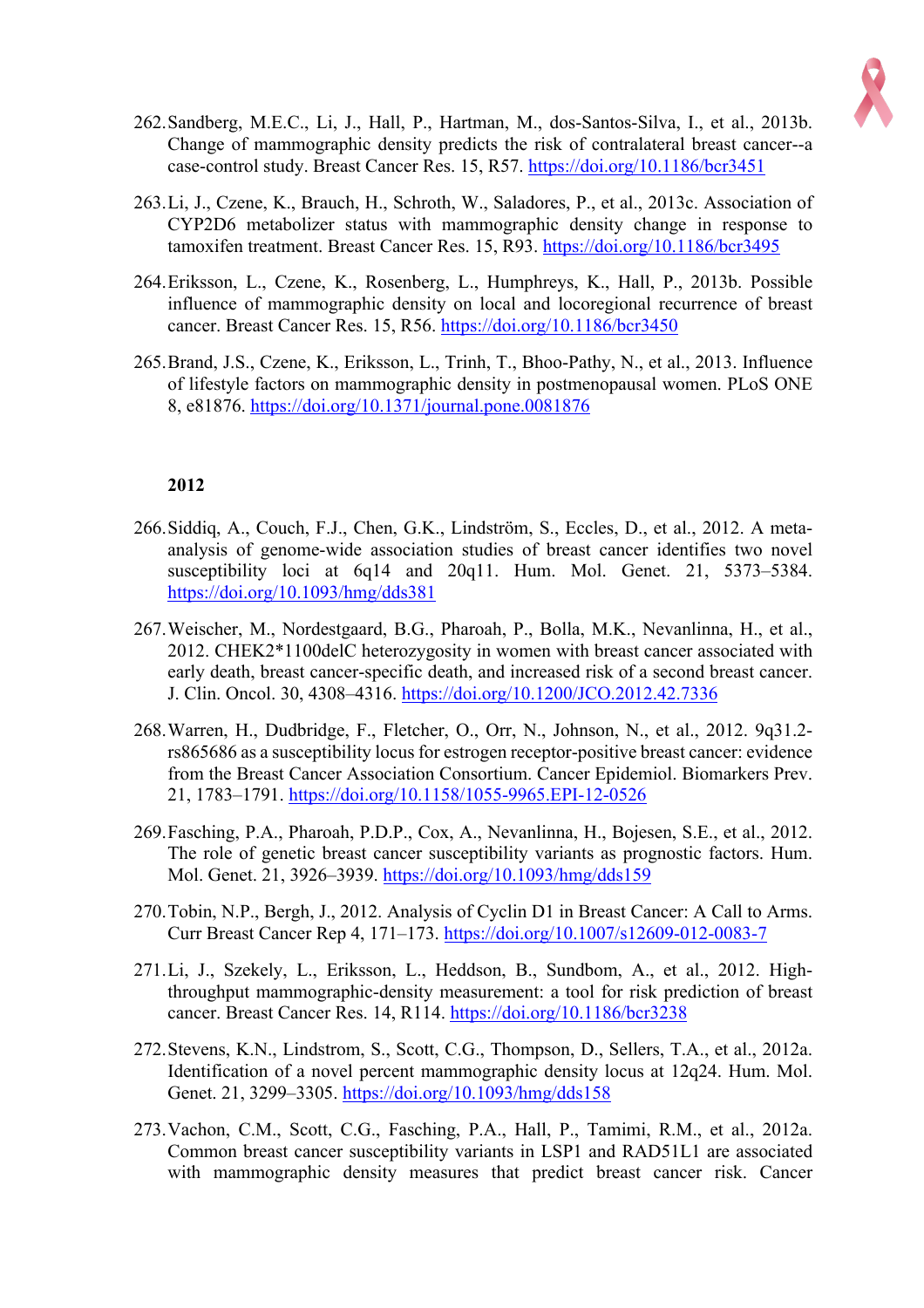

Epidemiol. Biomarkers Prev. 21, 1156–1166. https://doi.org/10.1158/1055-9965.EPI-12-0066

- 274.Sandberg, M.E.C., Hartman, M., Klevebring, D., Eloranta, S., Ploner, A., et al., 2012a. Prognostic implications of estrogen receptor pattern of both tumors in contralateral breast cancer. Breast Cancer Res. Treat. 134, 793–800. https://doi.org/10.1007/s10549- 012-2096-3
- 275.Lambrechts, D., Truong, T., Justenhoven, C., Humphreys, M.K., Wang, J., et al., 2012. 11q13 is a susceptibility locus for hormone receptor positive breast cancer. Hum. Mutat. 33, 1123–1132. https://doi.org/10.1002/humu.22089
- 276.Eriksson, Louise, Czene, K., Rosenberg, L., Humphreys, K., Hall, P., 2012. The influence of mammographic density on breast tumor characteristics. Breast Cancer Res. Treat. 134, 859–866. https://doi.org/10.1007/s10549-012-2127-0
- 277.Eriksson, L., Hall, P., Czene, K., Dos Santos Silva, I., McCormack, V., et al., 2012. Mammographic density and molecular subtypes of breast cancer. Br. J. Cancer 107, 18–23. https://doi.org/10.1038/bjc.2012.234
- 278.Eloranta, S., Lambert, P.C., Andersson, T.M.L., Czene, K., Hall, P., et al., 2012. Partitioning of excess mortality in population-based cancer patient survival studies using flexible parametric survival models. BMC Med Res Methodol 12, 86. https://doi.org/10.1186/1471-2288-12-86
- 279.Stevens, K.N., Fredericksen, Z., Vachon, C.M., Wang, X., Margolin, S., et al., 2012b. 19p13.1 is a triple-negative-specific breast cancer susceptibility locus. Cancer Res. 72, 1795–1803. https://doi.org/10.1158/0008-5472.CAN-11-3364
- 280.Varghese, J.S., Thompson, D.J., Michailidou, K., Lindström, S., Turnbull, C., et al., 2012. Mammographic breast density and breast cancer: evidence of a shared genetic basis. Cancer Res. 72, 1478–1484. https://doi.org/10.1158/0008-5472.CAN-11-3295
- 281.Ghoussaini, M., Fletcher, O., Michailidou, K., Turnbull, C., Schmidt, M.K., et al., 2012. Genome-wide association analysis identifies three new breast cancer susceptibility loci. Nat. Genet. 44, 312–318. https://doi.org/10.1038/ng.1049
- 282.Rosin, G., Hannelius, U., Lindström, L., Hall, P., Bergh, J., et al., 2012. The dyslexia candidate gene DYX1C1 is a potential marker of poor survival in breast cancer. BMC Cancer 12, 79. https://doi.org/10.1186/1471-2407-12-79
- 283.Darabi, H., Czene, K., Zhao, W., Liu, J., Hall, P., et al., 2012. Breast cancer risk prediction and individualised screening based on common genetic variation and breast density measurement. Breast Cancer Res. 14, R25. https://doi.org/10.1186/bcr3110
- 284.Vachon, C.M., Li, J., Scott, C.G., Hall, P., Czene, K., et al., 2012b. No evidence for association of inherited variation in genes involved in mitosis and percent mammographic density. Breast Cancer Res. 14, R7. https://doi.org/10.1186/bcr3088
- 285.Sandberg, M.E.C., Hall, P., Hartman, M., Johansson, A.L.V., Eloranta, S., et al., 2012b. Estrogen receptor status in relation to risk of contralateral breast cancer-a populationbased cohort study. PLoS ONE 7, e46535. https://doi.org/10.1371/journal.pone.0046535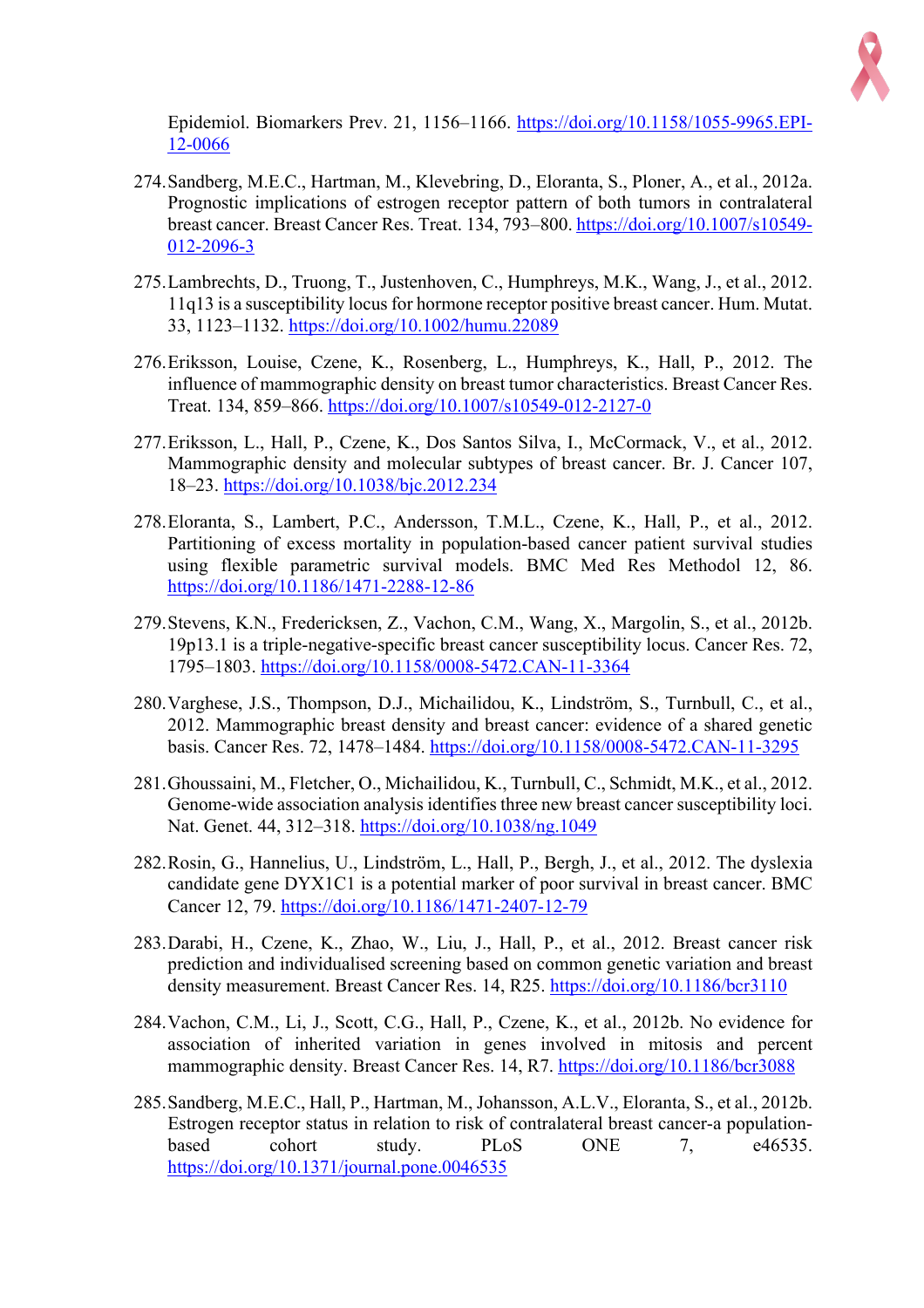

- 286.Neiman, M., Sundling, S., Grönberg, H., Hall, P., Czene, K., et al., 2012. Library preparation and multiplex capture for massive parallel sequencing applications made efficient and easy. PLoS ONE 7, e48616. https://doi.org/10.1371/journal.pone.0048616
- 287.Li, Y., Low, H.-Q., Foo, J.N., Darabi, H., Einarsdόttir, K., et al., 2012. Genetic variants in ER cofactor genes and endometrial cancer risk. PLoS ONE 7, e42445. https://doi.org/10.1371/journal.pone.0042445
- 288.Hein, R., Maranian, M., Hopper, J.L., Kapuscinski, M.K., Southey, M.C., et al., 2012. Comparison of 6q25 breast cancer hits from Asian and European Genome Wide Association Studies in the Breast Cancer Association Consortium (BCAC). PLoS ONE 7, e42380. https://doi.org/10.1371/journal.pone.0042380

- 289.Figueroa, J.D., Garcia-Closas, M., Humphreys, M., Platte, R., Hopper, J.L., et al., 2011. Associations of common variants at 1p11.2 and 14q24.1 (RAD51L1) with breast cancer risk and heterogeneity by tumor subtype: findings from the Breast Cancer Association Consortium. Hum. Mol. Genet. 20, 4693–4706. https://doi.org/10.1093/hmg/ddr368
- 290.Biesheuvel, C., Czene, K., Orgeás, C.C., Hall, P., 2011. The role of mammography screening attendance and detection mode in predicting breast cancer survival-is there added prognostic value? Cancer Epidemiol 35, 545–550. https://doi.org/10.1016/j.canep.2011.02.008
- 291.Early Breast Cancer Trialists' Collaborative Group (EBCTCG), Darby, S., McGale, P., Correa, C., Taylor, C., et al., 2011a. Effect of radiotherapy after breast-conserving surgery on 10-year recurrence and 15-year breast cancer death: meta-analysis of individual patient data for 10,801 women in 17 randomised trials. Lancet 378, 1707– 1716. https://doi.org/10.1016/S0140-6736(11)61629-2
- 292.Colzani, E., Liljegren, A., Johansson, A.L.V., Adolfsson, J., Hellborg, H., et al., 2011. Prognosis of patients with breast cancer: causes of death and effects of time since diagnosis, age, and tumor characteristics. J. Clin. Oncol. 29, 4014–4021. https://doi.org/10.1200/JCO.2010.32.6462
- 293.Milne, R.L., Lorenzo-Bermejo, J., Burwinkel, B., Malats, N., Arias, J.I., et al., 2011. 7q21-rs6964587 and breast cancer risk: an extended case-control study by the Breast Cancer Association Consortium. J. Med. Genet. 48, 698–702. https://doi.org/10.1136/jmedgenet-2011-100303
- 294.Broeks, A., Schmidt, M.K., Sherman, M.E., Couch, F.J., Hopper, J.L., et al., 2011. Low penetrance breast cancer susceptibility loci are associated with specific breast tumor subtypes: findings from the Breast Cancer Association Consortium. Hum. Mol. Genet. 20, 3289–3303. https://doi.org/10.1093/hmg/ddr228
- 295.Darabi, H., Czene, K., Wedrén, S., Li, Y., Liu, J., et al., 2011. Genetic variation in the androgen estrogen conversion pathway in relation to breast cancer prognosticators. Breast Cancer Res. Treat. 127, 503–509. https://doi.org/10.1007/s10549-010-1218-z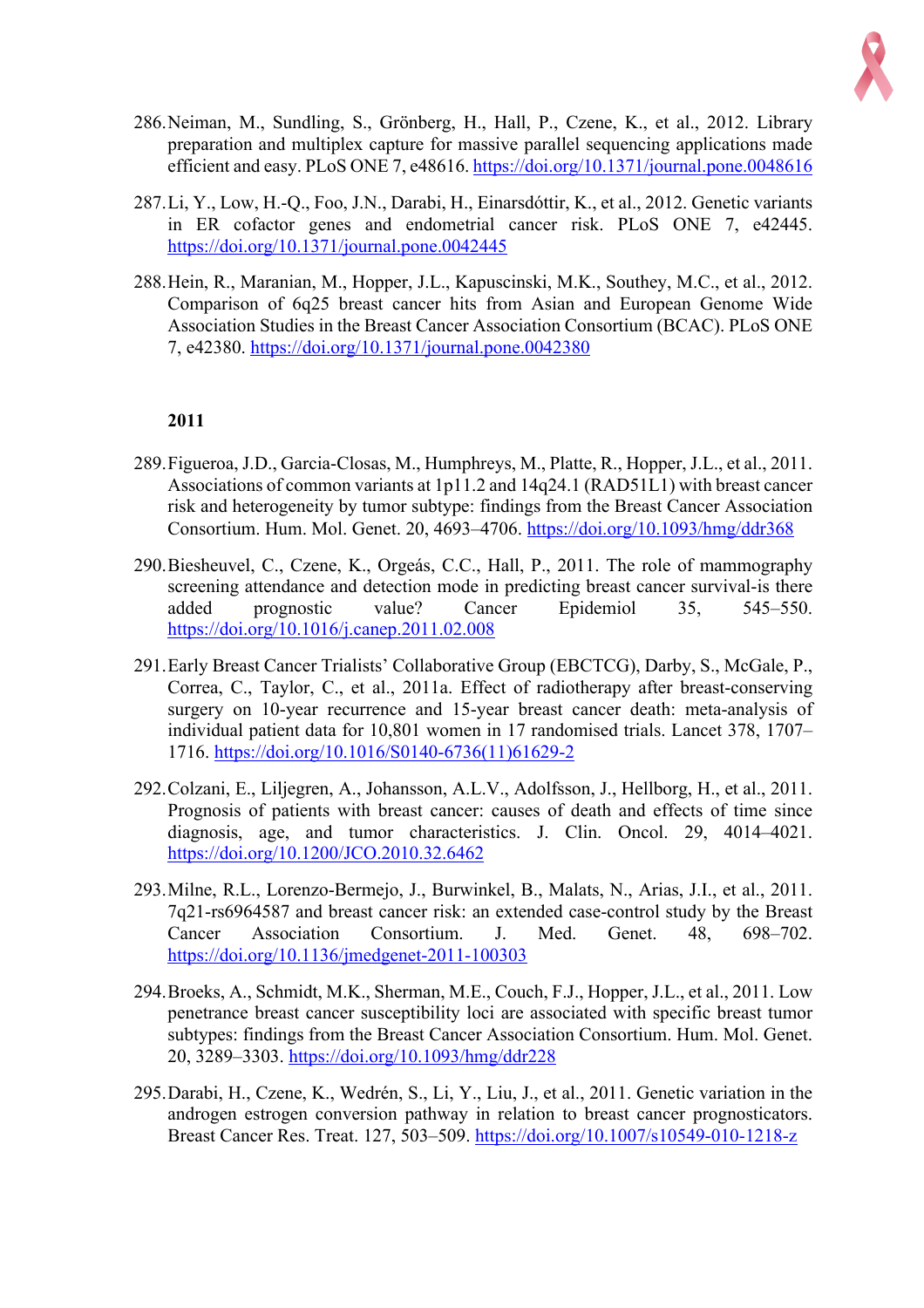

- 296.Li, J., Seibold, P., Chang-Claude, J., Flesch-Janys, D., Liu, J., et al., 2011a. Coffee consumption modifies risk of estrogen-receptor negative breast cancer. Breast Cancer Res. 13, R49. https://doi.org/10.1186/bcr2879
- 297.Spurdle, A.B., Thompson, D.J., Ahmed, S., Ferguson, K., Healey, C.S., et al., 2011. Genome-wide association study identifies a common variant associated with risk of endometrial cancer. Nat. Genet. 43, 451–454. https://doi.org/10.1038/ng.812
- 298.Inaki, K., Hillmer, A.M., Ukil, L., Yao, F., Woo, X.Y., et al., 2011. Transcriptional consequences of genomic structural aberrations in breast cancer. Genome Res. 21, 676– 687. https://doi.org/10.1101/gr.113225.110
- 299.Hillmer, A.M., Yao, F., Inaki, K., Lee, W.H., Ariyaratne, P.N., et al., 2011. Comprehensive long-span paired-end-tag mapping reveals characteristic patterns of structural variations in epithelial cancer genomes. Genome Res. 21, 665–675. https://doi.org/10.1101/gr.113555.110
- 300.Li, J., Humphreys, K., Heikkinen, T., Aittomäki, K., Blomqvist, C., et al., 2011b. A combined analysis of genome-wide association studies in breast cancer. Breast Cancer Res. Treat. 126, 717–727. https://doi.org/10.1007/s10549-010-1172-9
- 301.O'Mara, T.A., Fahey, P., Ferguson, K., Marquart, L., Lambrechts, D., et al., 2011. Progesterone receptor gene variants and risk of endometrial cancer. Carcinogenesis 32, 331–335. https://doi.org/10.1093/carcin/bgq263
- 302.Lindström, S., Vachon, C.M., Li, J., Varghese, J., Thompson, D., et al., 2011. Common variants in ZNF365 are associated with both mammographic density and breast cancer risk. Nat. Genet. 43, 185–187. https://doi.org/10.1038/ng.760
- 303.Salmela, E., Lappalainen, T., Liu, J., Sistonen, P., Andersen, P.M., et al., 2011. Swedish population substructure revealed by genome-wide single nucleotide polymorphism data. PLoS ONE 6, e16747. https://doi.org/10.1371/journal.pone.0016747
- 304.Yang, X.R., Chang-Claude, J., Goode, E.L., Couch, F.J., Nevanlinna, H., et al., 2011. Associations of breast cancer risk factors with tumor subtypes: a pooled analysis from the Breast Cancer Association Consortium studies. J. Natl. Cancer Inst. 103, 250–263. https://doi.org/10.1093/jnci/djq526
- 305.Li, Y., Li, Yi, Wedrén, S., Li, G., Charn, T.H., et al., 2011. Genetic variation of ESR1 and its co-activator PPARGC1B is synergistic in augmenting the risk of estrogen receptor-positive breast cancer. Breast Cancer Res. 13, R10. https://doi.org/10.1186/bcr2817
- 306.Early Breast Cancer Trialists' Collaborative Group (EBCTCG), Davies, C., Godwin, J., Gray, R., Clarke, M., et al., 2011b. Relevance of breast cancer hormone receptors and other factors to the efficacy of adjuvant tamoxifen: patient-level meta-analysis of randomised trials. Lancet 378, 771–784. https://doi.org/10.1016/S0140- 6736(11)60993-8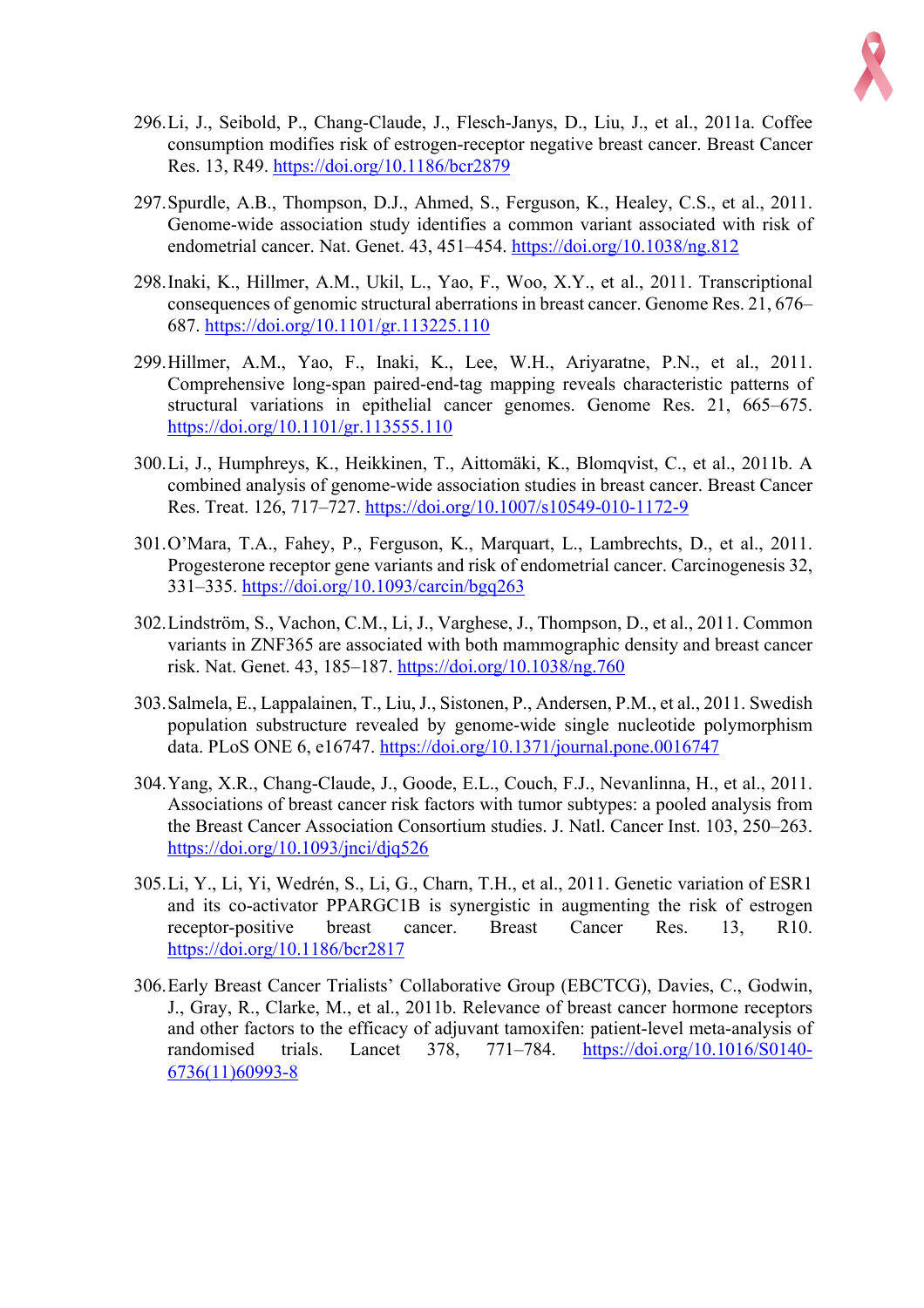

- 307.Mahmoudi, S., Henriksson, S., Weibrecht, I., Smith, S., Söderberg, O., et al., 2010. WRAP53 is essential for Cajal body formation and for targeting the survival of motor neuron complex to Cajal bodies. PLoS Biol. 8, e1000521. https://doi.org/10.1371/journal.pbio.1000521
- 308.Fletcher, O., Johnson, N., dos Santos Silva, I., Orr, N., Ashworth, A., et al., 2010. Missense variants in ATM in 26,101 breast cancer cases and 29,842 controls. Cancer Epidemiol. Biomarkers Prev. 19, 2143–2151. https://doi.org/10.1158/1055-9965.EPI-10-0374
- 309.Sandberg, M.E.C., Hartman, M., Edgren, G., Eloranta, S., Ploner, A., et al., 2010. Diagnostic work-up of contralateral breast cancers has not improved over calendar period. Breast Cancer Res. Treat. 122, 889–895. https://doi.org/10.1007/s10549-010- 0748-8
- 310.Low, Y.L., Li, Yuqing, Humphreys, K., Thalamuthu, A., Li, Yi, et al., 2010. Multivariant pathway association analysis reveals the importance of genetic determinants of estrogen metabolism in breast and endometrial cancer susceptibility. PLoS Genet. 6, e1001012. https://doi.org/10.1371/journal.pgen.1001012
- 311.Tennis, M., Singh, B., Hjerpe, A., Prochazka, M., Czene, K., et al., 2010. Pathological confirmation of primary lung cancer following breast cancer. Lung Cancer 69, 40–45. https://doi.org/10.1016/j.lungcan.2009.08.018
- 312.Azzato, E.M., Tyrer, J., Fasching, P.A., Beckmann, M.W., Ekici, A.B., et al., 2010. Association between a germline OCA2 polymorphism at chromosome 15q13.1 and estrogen receptor-negative breast cancer survival. J. Natl. Cancer Inst. 102, 650–662. https://doi.org/10.1093/jnci/djq057
- 313.Tamimi, R.M., Lagiou, P., Czene, K., Liu, J., Ekbom, A., et al., 2010a. Birth weight, breast cancer susceptibility loci, and breast cancer risk. Cancer Causes Control 21, 689– 696. https://doi.org/10.1007/s10552-009-9496-7
- 314.Khoshnoud, R., He, Q., Sylván, M., Khoshnoud, A., Ivarsson, M., et al., 2010. The impact of RNA standardization and heterogeneous gene expression on the results of cDNA array of human breast carcinoma. Int. J. Mol. Med. 25, 735–741. https://doi.org/10.3892/ijmm\_00000399
- 315.Tamimi, R.M., Eriksson, L., Lagiou, P., Czene, K., Ekbom, A., et al., 2010b. Birth weight and mammographic density among postmenopausal women in Sweden. Int. J. Cancer 126, 985–991. https://doi.org/10.1002/ijc.24786
- 316.Milne, R.L., Gaudet, M.M., Spurdle, A.B., Fasching, P.A., Couch, F.J., et al., 2010. Assessing interactions between the associations of common genetic susceptibility variants, reproductive history and body mass index with breast cancer risk in the breast cancer association consortium: a combined case-control study. Breast Cancer Res. 12, R110. https://doi.org/10.1186/bcr2797
- 317.Li, J., Humphreys, K., Eriksson, L., Czene, K., Liu, J., et al., 2010a. Effects of childhood body size on breast cancer tumour characteristics. Breast Cancer Res. 12, R23. https://doi.org/10.1186/bcr2564